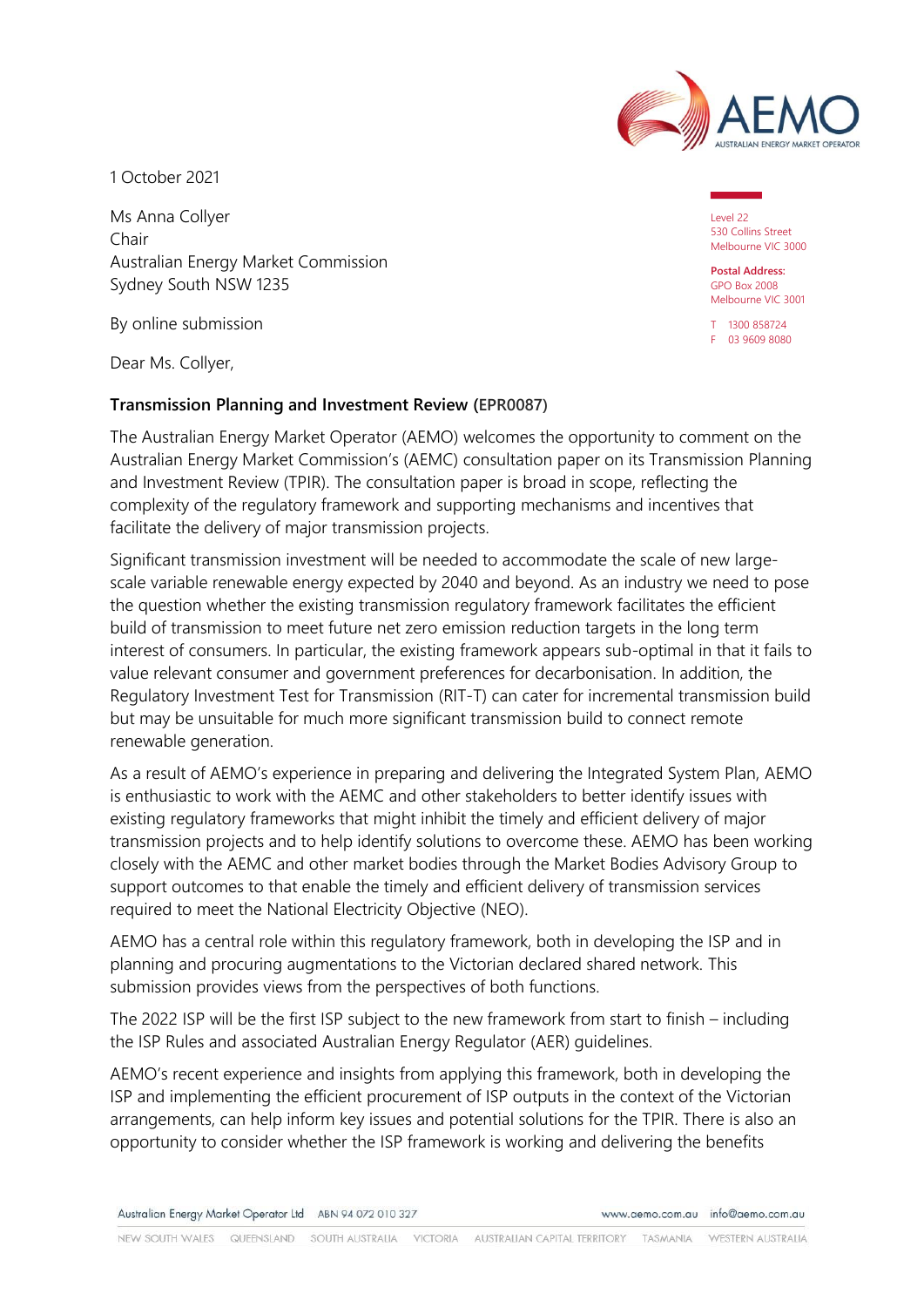

intended. This includes the streamlining of regulatory processes for key projects identified in the ISP and avoiding duplication of ISP planning and modelling by Transmission Network Service Providers (TNSPs) in the RIT-T.

In applying the ISP framework to the 2022 ISP, AEMO has identified several challenges. Some of these challenges may be addressed through consideration of broader issues identified in the consultation paper such as the role of the RIT-T for ISP projects and the potential for contestability in transmission planning and delivery.

Whether incremental or more substantive changes to existing frameworks and incentives are required to address the material issues described in the consultation paper and additional issues raised in this submission will be a matter for stage 2 of the TPIR. In determining material issues as part of stage 1, we ask that the AEMC include a broad range of issues to ensure stage 2 can consider potential solutions in a holistic manner that allows for framework changes that are not limited to incremental change.

## **Net-zero planning assumption precluded**

At the highest level, the existing architecture seems particularly ill-suited to the timely development of efficient inter-jurisdictional transmission projects. These nationally significant interconnections will be critical in the transformation of the electricity system to a zero-carbon system, and yet they are particularly challenging for state-based TNSPs to deliver. The inability to plan the system without a clear objective to deliver a least-cost development pathway to a net-zero network is an obvious and material limitation, which is particularly salient for projects of this scale.

In addition, AEMO considers that the four challenges identified below in applying the ISP framework to the 2022 ISP are within the scope of the TPIR, require immediate attention and should not be deferred to the AEMC's review of the ISP framework as required by the National Electricity Rules (NER) by 1 July 2025.

- 1. **Process difficulties and unworkability** key regulatory measures in the ISP framework relating to feedback loops and ISP updates (both of which are critical) are not sufficiently clear at present and are difficult to work with in practice. Where feedback loops require rerunning of the ISP modelling, it is unclear what the feedback loop should be testing and whether updated inputs should be used. An ISP update is proving to be a difficult instrument in practice, as the effort and complexity involved in addressing and consulting on multiple material changes is equivalent to producing a full ISP.
- 2. **ISP/RIT-T misalignment** The ISP is required to assign scenarios to actionable projects, and actionable projects are subject to the RIT-T using the latest available scenarios. This can create misalignment because scenarios may be updated during the RIT-T, and the previously assigned scenarios may not exist in the update. Misalignment of the inputs, assumptions and scenarios in the ISP and RIT-T create issues for feedback loops and assigning ISP scenarios and weightings to RIT-Ts.
- 3. **Over-reliance on cooperative joint planning** the cooperative approach of the joint planning framework is insufficient to ensure the provision of reliable and timely information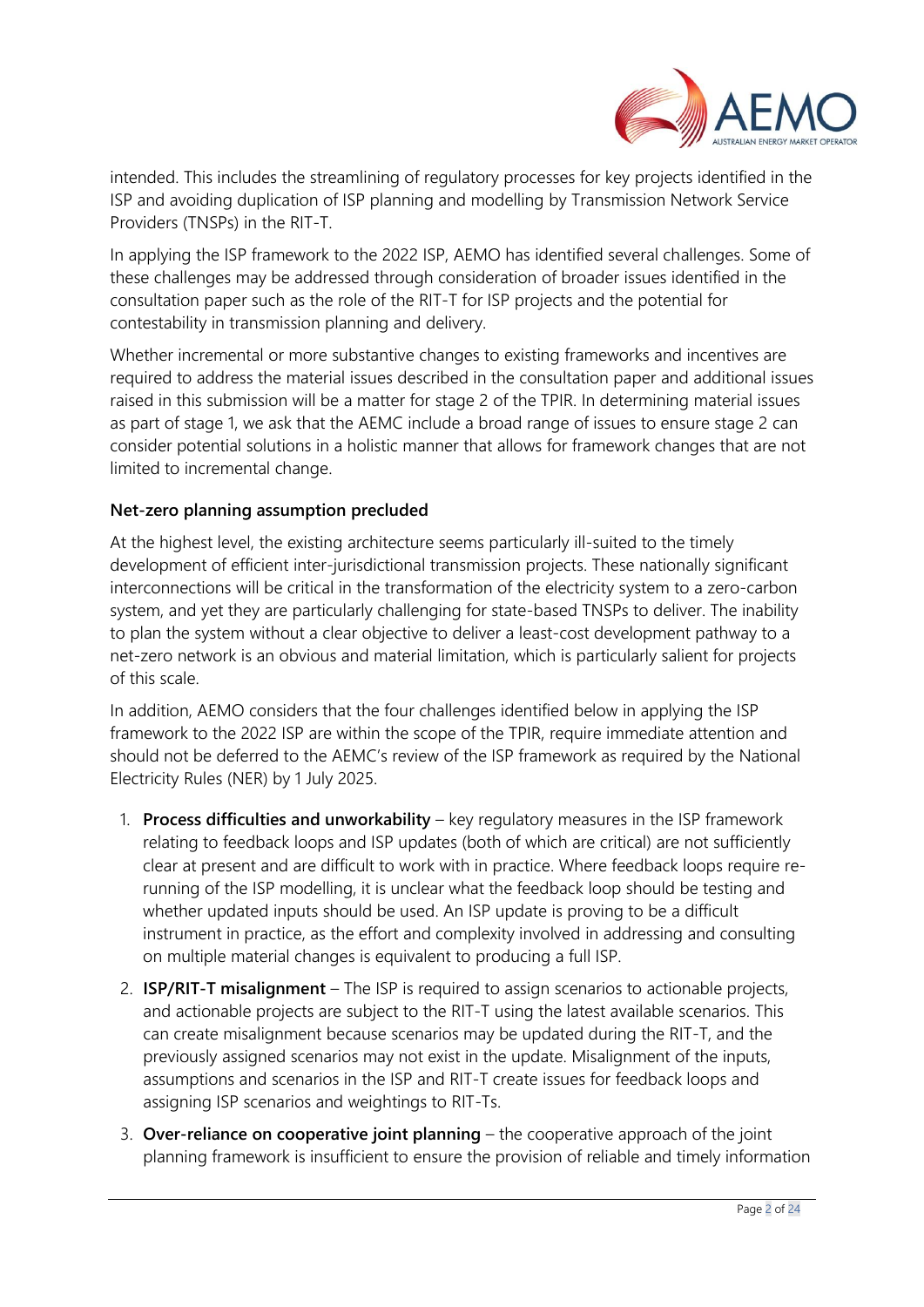

from TNSPs. Stronger protections for consumers are needed to ensure transparency and consistency from TNSPs on cost estimates, preparatory activities, and REZ design reports.

4. **Overly complex and excessive regulatory obligations** – the ISP Rules and multiple associated AER guidelines have sought to achieve greater transparency. However, the layering of multiple sets of requirements can have the effect of compromising transparency. AEMO considers that the priority is to provide a fully consultative ISP process that is both efficient and effective for its stakeholders.

Attachment 1 of this submission elaborates on the key challenges identified above while Attachment 2 specifically addresses the questions raised in the consultation paper.

Should you wish to discuss any of the matters raised in this submission, please contact Kevin Ly, Group Manager Regulation at [kevin.ly@aemo.com.au.](mailto:kevin.ly@aemo.com.au)

Yours sincerely

y Chipe

Tony Chappel Chief External Affairs Officer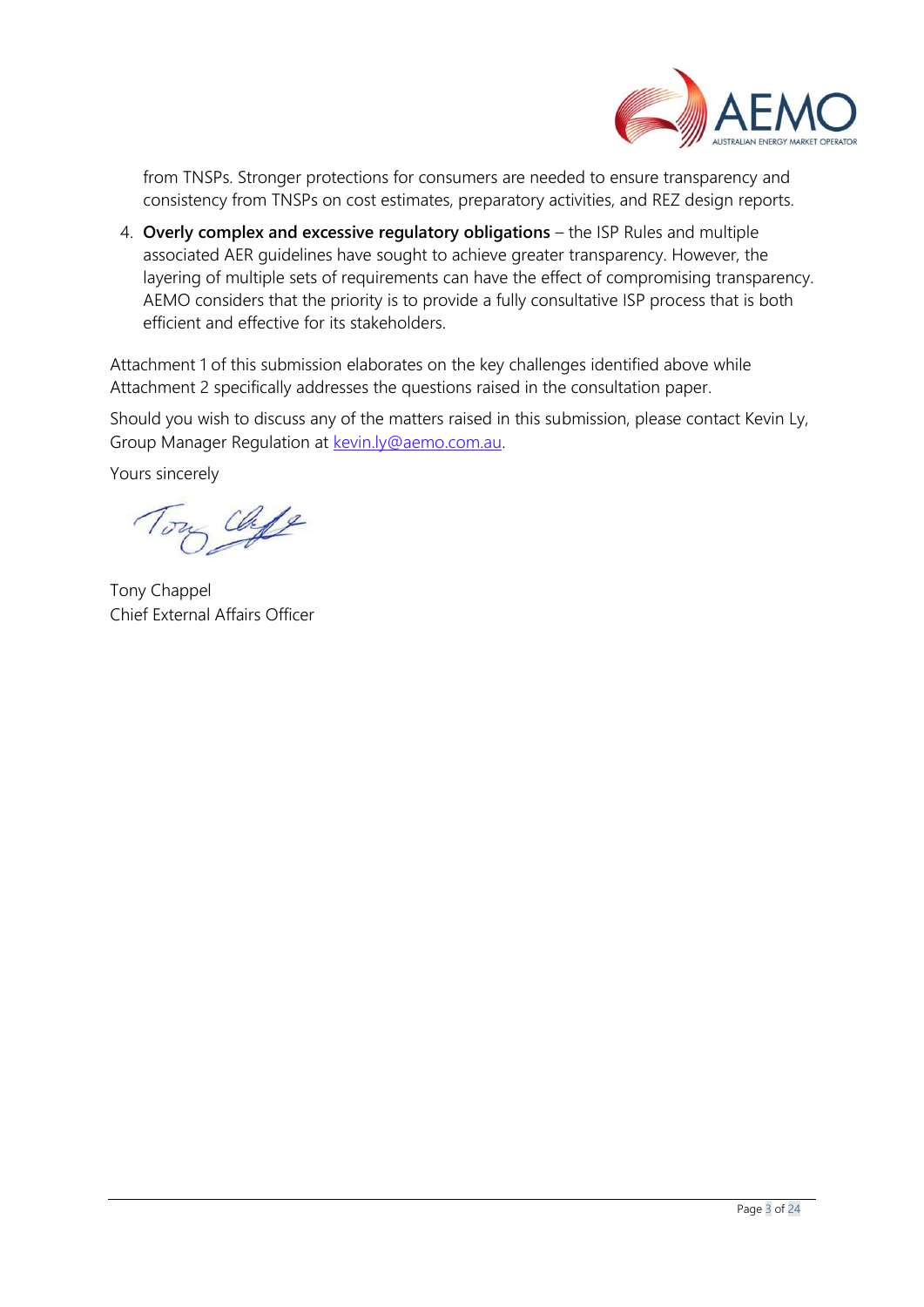

# ATTACHMENT 1:

### CHALLENGES IDENTIFIED IN APPLYING THE ISP FRAMEWORK

This section discusses in more detail the challenges identified by AEMO in applying the ISP framework to the process to develop the 2022 ISP. For each challenge described above, two specific issues are identified below.

#### **CHALLENGE #1: Process difficulties and unworkability**

#### *Issue #1: Feedback loops are poorly defined and unworkable*

The introduction of the feedback loop<sup>1</sup> was a key measure in the streamlining of regulatory approvals under the ISP framework<sup>2</sup>, effectively replacing the 'AER's preferred option assessment<sup>'.3</sup> However, requirements for feedback loops require amendment to allow better integration with RIT-T requirements and workability in a rapidly changing energy environment.

The high-level purpose of the feedback loop was to confirm alignment of the RIT-T outcome with the optimal development path (ODP) set out in the ISP. Feedback loops can be straightforward where the estimated cost and scope of the RIT-T preferred option are consistent with those presented in the ISP (for the 'ISP candidate option'). However, where the RIT-T preferred option and ISP candidate option differ, the AER's Cost Benefit Analysis (CBA) Guidelines require AEMO to consider "re-running the CBA modelling and scenario analysis if practicable".

These arrangements are challenged by the following circumstances (which have occurred in practice):

- New government policy or changes to the inputs (and in the case from one ISP to another, possibly also scenarios) that could materially affect the ODP, however, in most cases assessment of materiality will require an update comparable to producing a new ISP.
- Where AEMO undertakes ISP market modelling to assess alignment with the ODP in the most recent ISP, it is unclear whether updated inputs, assumptions and scenarios should be used or, alternatively, the inputs, assumptions and scenarios used to determine the ODP in the most recent ISP should be used.
- RIT-Ts must adopt the most recent ISP parameters, which include the inputs from the most recent Inputs, Assumptions and Scenarios Report (IASR), unless there are demonstrable reasons to vary these parameters.<sup>4</sup> A feedback loop assessment based on

The requirements of the 'feedback loop' are captured in NER clause 5.16A.5(b).

<sup>2</sup> The ISP framework commenced 1 July 2020. See Energy Security Board (ESB), *Actionable ISP Final Rule Recommendation*, 27 March 2020.

<sup>&</sup>lt;sup>3</sup> Former NER clause 5.16.6 allowed the AER to make a determination that the preferred option set out in Project Assessment Conclusions Report (PACR) satisfies RIT-T requirements (as known as a 'preferred option assessment').

NER clause 5.15A.3(b)(7)(iv) requires RIT-T proponents to adopt the most recent ISP parameters unless there are demonstrable reasons to vary those parameters. 'ISP parameters' is defined in clause 5.10.2 to include the inputs, assumptions and scenarios in the most recent IASR.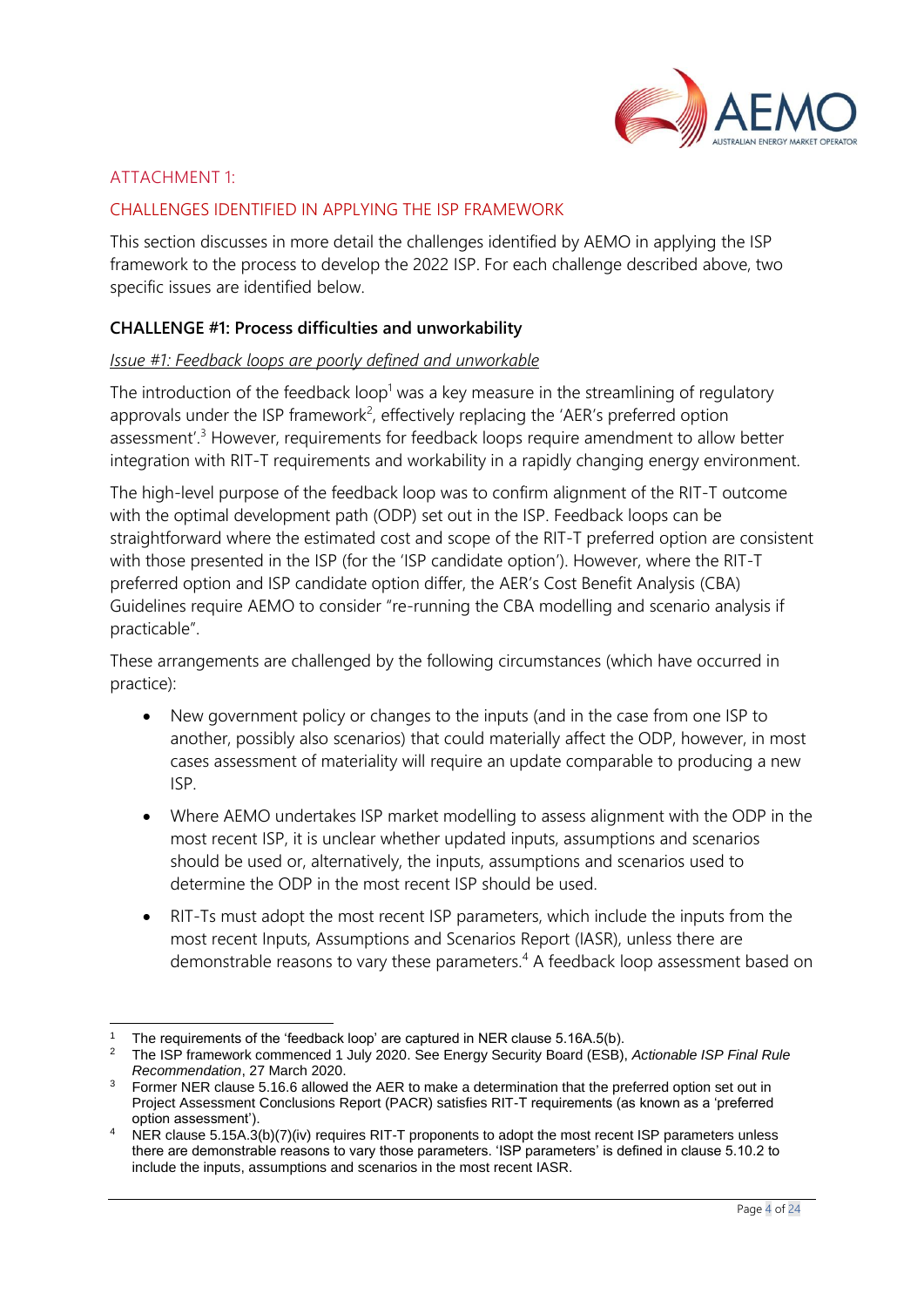

outdated inputs that assesses a RIT-T preferred option determined using updated inputs is unworkable.

- There is little value in passing a feedback loop based on outdated inputs if material changes are revealed or expected as part of the process to develop the next ISP. Material changes may require an update of the RIT-T analysis<sup>5</sup> and re-assessment via the feedback loop before a contingent project application (CPA) can be considered.
- Feedback loops occur while AEMO is busy developing the next ISP. Re-running 2020 ISP modelling in feedback loops while concurrently working to develop the 2022 ISP modelling is impractical.
- An ISP update would allow feedback loops to be assessed using an updated ODP and inputs, however, there are significant flaws in using an ISP update (see issue #2).

#### *Issue #2: The ISP update – its role, requirements and process are unclear*

An ISP update<sup>6</sup> can be triggered in a number of ways and there appears to be some overlap in the application of these triggers. The design of the ISP update requirements appears better suited to addressing slower, incremental change. The AER's Forecasting Best Practice Guidelines (FBPG) require a separate single-stage consultation process for ISP updates.

If the pace of change was slower, an incremental update model would allow for a more manageable process but is of limited value if it ignores other material changes. An update that addresses all material changes is in practice, the process currently being undertaken to develop the 2022 ISP and requires extensive resources, such that an ISP update that addresses all material changes duplicates the work underway to develop the next ISP and is unlikely to be published any sooner than a final ISP. The ISP update process also diverts resources and attention away from the process to develop the next ISP.

## **CHALLENGE #2: ISP/RIT-T misalignment**

#### *Issue #3: Inputs and assumptions are not aligned in the ISP and RIT-T*

Inputs and assumptions drive modelling outcomes. Section 3.2.1 of the consultation paper recognises ISP/RIT-T alignment issues regarding the inputs and assumptions applied to each process in the context of rapid market transformation.

RIT-Ts must adopt the inputs, assumptions and scenarios from the most recent IASR, published annually, unless there are demonstrable reasons to vary these parameters. Given the time needed to complete a RIT-T<sup>7</sup>, a Project Assessment Conclusions Report (PACR) will invariably be based on updated inputs in a new IASR.

<sup>&</sup>lt;sup>5</sup> NER clause 5.16A.5(n)(2)(i) requires RIT-T proponents to reapply the RIT-T, unless otherwise determined by the AER, if there has been a material change in circumstances which, in the reasonable opinion of the RIT-T proponent, means that the PACR preferred option is no longer the preferred option.

<sup>&</sup>lt;sup>6</sup> As defined in NER clause 5.22.15.

<sup>7</sup> NER clause 5.22.6(a)(6)(i)(A) does not allow the ISP to set a Project Assessment Draft Report (PADR) publication date within 6 months of ISP publication. NER clause 5.16A.4(g) requires a minimum 6 week consultation on the PADR.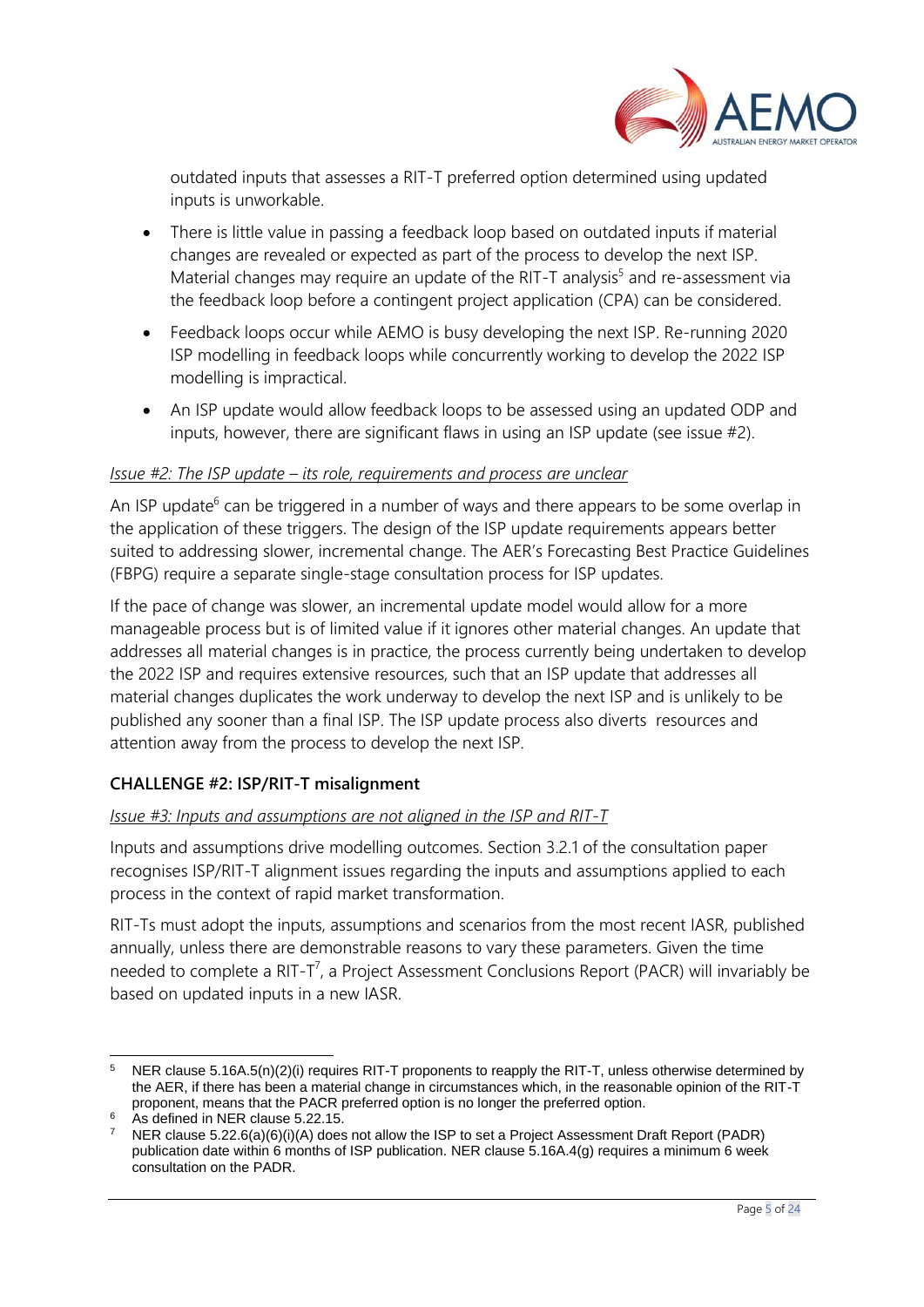

For example, the July 2020 ISP was based on inputs in the August 2019 IASR. However, for actionable projects for which RIT-Ts had not yet commenced upon publication of the 2020 ISP, PACRs would likely be based on inputs from either the August 2020 IASR or July 2021 IASR, if not a later iteration. This makes it more difficult for RIT-Ts to adopt the market modelling from the ISP<sup>8</sup>, requiring updated market modelling and prolonging regulatory approval timeframes. The pace of the energy market transition may also lead a RIT-T proponent to use the latest draft IASR inputs.<sup>9</sup>

The alignment of inputs is also important for feedback loops as discussed above. A feedback loop that assesses a RIT-T preferred option determined using 2021 inputs for alignment with an ISP based on 2019 inputs is unworkable, particularly in a rapidly changing environment. ISP Updates are not designed to resolve this misalignment.

### *Issue #4: ISP/RIT-T misalignment when assigning scenarios and weightings*

To help address ISP/RIT-T alignment issues and reduce computational burden for RIT-T proponents, the CBA Guidelines include a measure that requires AEMO to assign one or more ISP scenarios and scenario weightings (if more than one scenario is assigned) to RIT-Ts for actionable projects.<sup>10</sup> If AEMO's selection of an ODP is based on addressing particular risks, the CBA Guidelines allow AEMO to assign scenarios that contain those risks to a RIT-T, allowing that RIT-T assessment to specifically address those risks. This measure was intended to allow a RIT-T assessment to effectively mimic any decision-making approach used by AEMO in an ISP, despite a risk-neutral framework being retained for RIT-Ts while a risk-averse framework may be used by AEMO to select the ODP.<sup>11</sup>

The CBA Guidelines do not adequately address ISP/RIT-T misalignment when assigning ISP scenarios and weightings because:

- RIT-T assessments are required to use the inputs, assumptions and scenarios from the most recent IASR, however, scenarios assigned to a RIT-T may no longer exist in the next IASR, or the scenario settings and narrative may have materially changed such that it is no longer appropriate to assign those scenarios, or the originally assigned weightings, to that RIT-T.
- AEMO must only use scenarios identified in the IASR when assigning scenarios to RIT-Ts.<sup>12</sup> ISP sensitivities cannot be assigned to RIT-Ts. This makes it more difficult for RIT-Ts to assess event-driven circumstances in a comparable manner to the ISP to assess option value.

NER clause 5.15A.3(b)(7)(vi) requires RIT-T proponents to, in so far as practicable, adopt market modelling from the ISP.

<sup>9</sup> For example, the Marinus Link PACR adopts most of the inputs and assumptions in AEMO's Draft 2021 IASR but retains the 2020 ISP scenarios (see TasNetworks, *Marinus Link RIT-T Project Assessment Conclusions Report*, June 2021, p.8). The HumeLink PACR applies the 2020 IASR assumptions and scenarios, updated demand assumptions from the 2020 ESOO and includes sensitivity testing using the draft 2021 IASR assumptions (see TransGrid, *Reinforcing the NSW Southern Shared Network to increase transfer capacity to demand centres (HumeLink): Project Assessment Conclusions Report*, 29 July 2021, p.12).

<sup>&</sup>lt;sup>10</sup> AER, Cost Benefit Analysis Guidelines, August 2020, p.47.

<sup>11</sup> See AER, *Final Decision, Guidelines to make the Integrated System Plan actionable*, August 2020, p.14.

<sup>12</sup> AER, Cost Benefit Analysis Guidelines, August 2020, p.47.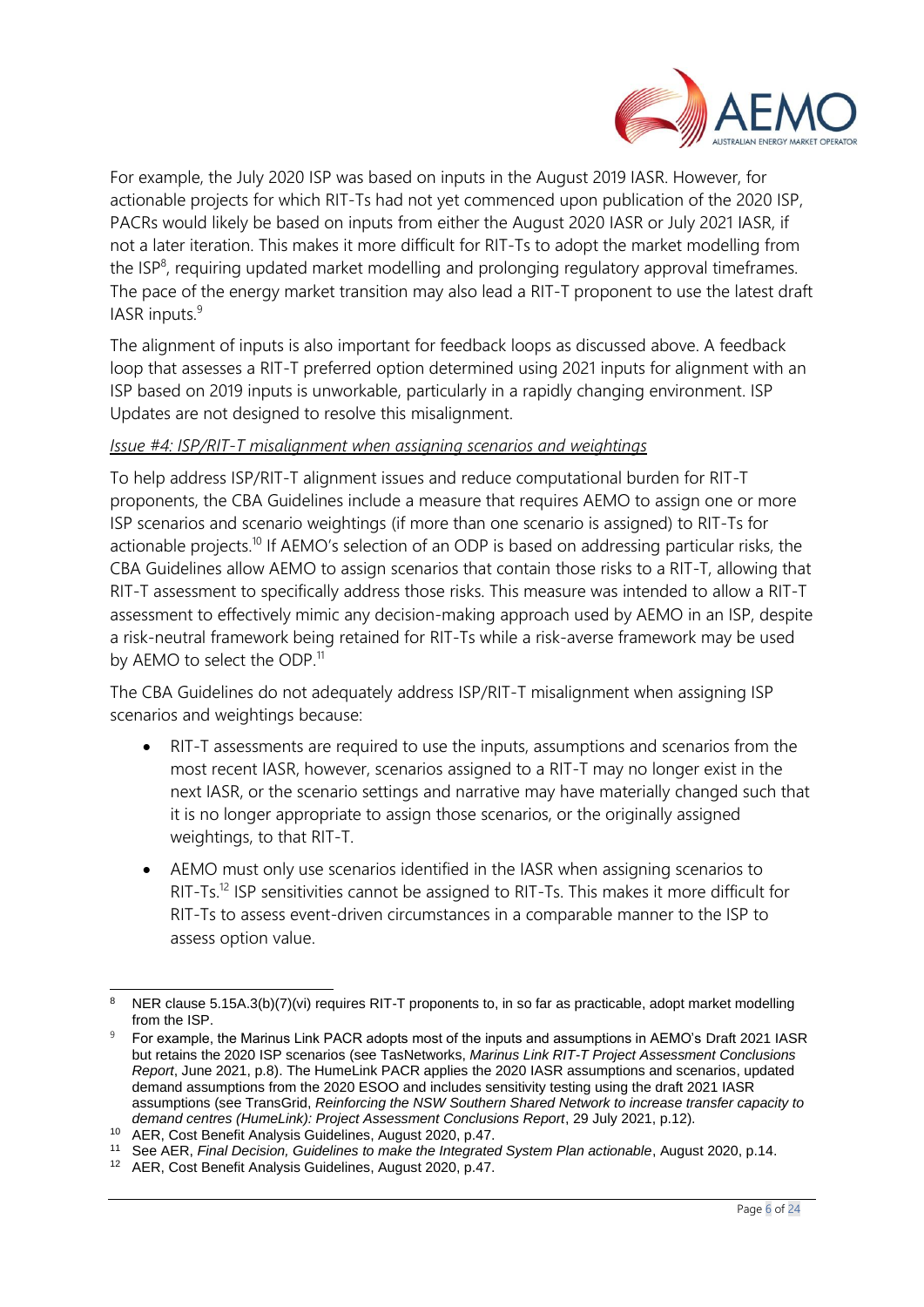

### **CHALLENGE #3: Over-reliance on cooperative joint planning**

#### *Issue #5: Joint planning does not ensure reliable and timely information from TNSPs*

The quality of the ISP may be at risk if TNSPs do not provide essential information in a timely manner when requested by AEMO, or if there are excessive claims of confidentiality over information that is essential to ISP decision making.

AEMO relies on mutual joint planning requirements in the Rules which operate on the basis of taking "reasonable steps to cooperate and consult".<sup>13</sup> For preparatory activities, AEMO relies on TNSPs to provide cost estimates for actionable ISP projects.<sup>14</sup> The ISP framework does not include an ability for AEMO to compel TNSPs to provide reliable and accurate information to AEMO, nor does it prevent TNSPs from making wide ranging confidentiality claims such that AEMO is unable to use that information when (as required) it publishes inputs as part of the IASR or when preparing the draft/final ISP.

#### *Issue #6: Appropriate level of cost estimates*

Transmission cost estimation provides an example of the need for reliable and accurate information. Assuming AEMO receives the cost estimate information requested from all TNSPs, differences in the accuracy of those estimates requires AEMO to undertake a validation process to ensure consistency. The ISP framework does not require a specific class or accuracy level of cost estimates for ISP, RIT-T and CPA processes. Feedback received during the 2021 IASR consultation revealed that there was a range of conflicting expectations on the appropriate level of cost estimate accuracy within these processes.

Consideration should be given to the value in having clear regulatory requirements for cost estimation accuracy in the ISP, preparatory activities, REZ design reports, RIT-Ts, feedback loops and CPAs. Cost estimate accuracy is also addressed within section 5.4.2 of the consultation paper, which relates to the rule change proposal on 'Material changes in network infrastructure project costs'. We have provided our views on specific questions relating to this issue in Attachment 2.

## **CHALLENGE #4: Overly complex and excessive regulatory obligations**

#### *Issue #7: Expected streamlining benefits have not been realised*

The ISP framework was intended to streamline regulatory approval processes for major transmission projects. NER changes made to achieve this included removal of both the AER's preferred option assessment and the Project Specification Consultation Report (PSCR) for RIT-Ts, measures to allow RIT-Ts to use ISP market modelling and narrowing of the grounds for RIT-T disputes.

However, in practice, these streamlining benefits are less effective than intended because:

• Too many layers of requirements can frustrate high quality decision making in ISP development (see issue #8 below).

<sup>13</sup> NER clause 5.14.4(a).

<sup>14</sup> NER clause 5.22.6(d).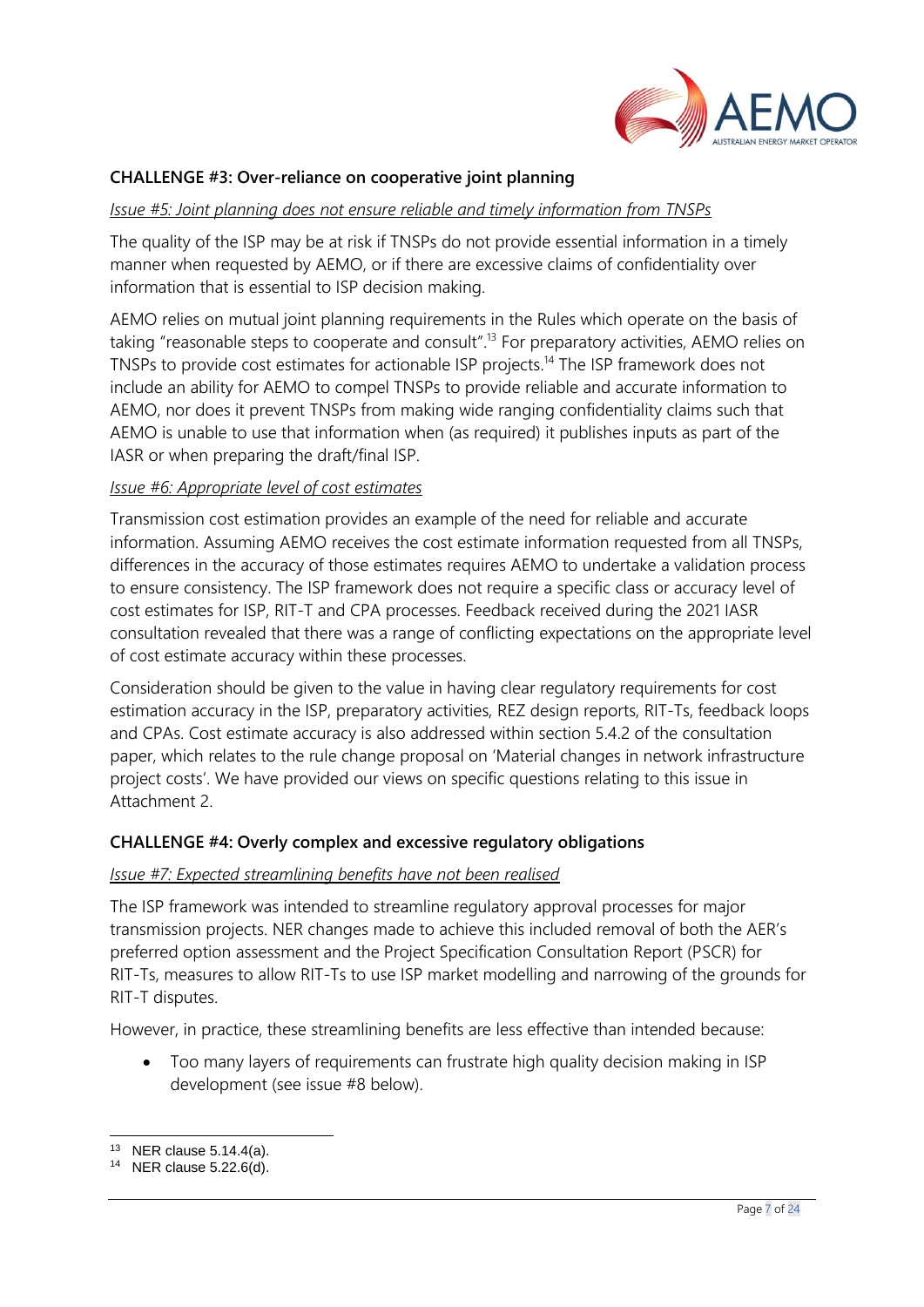

- Feedback loops, which were intended to replace AER preferred option assessments, are proving to be complex, time-consuming and difficult to accommodate while simultaneously developing the next ISP and may involve assessment delays or reassessment if there are material changes.
- Work to develop the PSCR has effectively been transferred to AEMO and incorporated into the ISP process, representing a change in the responsible party, not a streamlining benefit.
- Recent RIT-Ts have considered updated inputs and assumptions which has resulted in RIT-T proponents conducting their own market modelling and duplicative cost benefit analyses for the ISP and RIT-T.

### *Issue #8: Excessive obligations and expectations frustrate ISP development*

As recognised in section 3.2.2 of the consultation paper, the ISP framework must balance streamlining with rigour and transparency with resource-intensiveness. AEMO recognises the critical importance of transparency and stakeholder engagement in the ISP development process. When considering potential improvements to current ISP consultation processes, AEMO is conscious of the need to engage more effectively and flexibly and considers that consultation could be undertaken in a more streamlined, dynamic and responsive manner.

AEMO experience is that some regulatory obligations relating to ISP development, including elements of transparency mechanisms and reporting requirements, could be improved to provide a more balanced framework. Some obligations and expectations are resource heavy, increase complexity and can have the effect of shifting focus away from the development of a workable national plan. They could be rationalised to deliver and enhance transparency without the current heavy drain on resources.

These regulatory obligations and expectations include:

- Extensive and often duplicative requirements and mandatory considerations for the development of the ISP set out in the CBA Guidelines, particularly in relation to CBA methodology, in addition to the NER.
- Requirements and mandatory considerations for ISP consultation processes set out in the FBPG.
- Compliance reports on the IASR, ISP Methodology and Final ISP addressing obligations in the CBA Guidelines and FBPG and issues in the AER's ISP compliance issues register.
- Consultation with the AER to address issues relevant to its Transparency Review Reports for the IASR and Draft ISP and AEMO's stakeholder consultation processes in accordance with the FBPG, including obligations to provide further explanatory information in an addendum to the IASR or Draft ISP if the AER identifies an issue.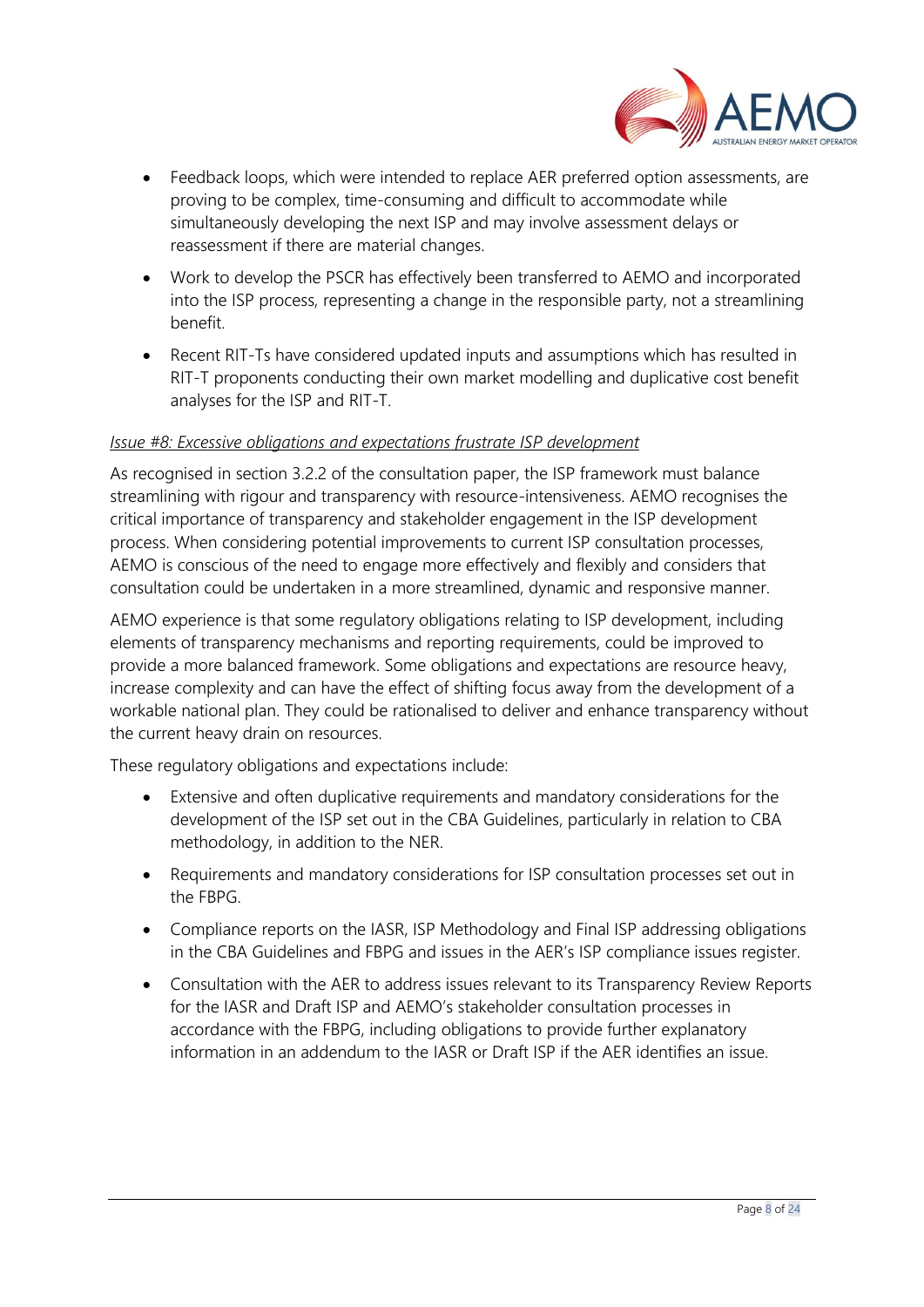

# ATTACHMENT 2:

## AEMO'S RESPONSE TO QUESTIONS IN THE CONSULTATION PAPER (EPR0087)

This submission outlines AEMO's views on the specific questions asked within the paper.

#### **Question 1: Assessment framework**

# **Do you agree with the Commission's proposed assessment framework for this Review? Are there any additional criteria the Commission should consider as a part of its assessment framework?**

AEMO supports the use of the AEMC's assessment framework and criteria. When applying both the assessment and prioritisation frameworks to determine particular issues that will be the focus of stage 2 of the review, we ask that the AEMC include a broad range of issues to ensure stage 2 can consider potential solutions in a holistic manner that allows for framework changes at a high level and is not limited to incremental change.

We consider that the four challenges in applying the ISP framework to the 2022 ISP identified within Attachment 1 are within the scope of the TPIR, require immediate attention and should not be deferred to the AEMC's review of the ISP framework as required by the NER by 1 July 2025.

AEMO acknowledges the NEO as the appropriate national energy objective in a review considering potential NER changes. The reliability, safety and security of the national electricity system will be an important consideration in promoting the timely and efficient investment and delivery of transmission projects in the long term interests of consumers.

## **Question 2: Implications of increased uncertainty for the ex-ante incentive-based regulatory framework**

**1. Do you agree that the identified factors contribute to an increase to the uncertainty surrounding major transmission projects, relative to BAU projects? Are there other factors that should be taken into account?**

AEMO agrees that uncertainty regarding project costs and benefits is greater for ISP projects compared to BAU projects. The pace and scale of the current energy market transformation brings a high level of uncertainty to long term transmission planning and delivery. The consultation paper identifies several important factors that contribute to uncertainty in project costs and benefits as projects progress through the regulatory framework.

The ISP acknowledges the uncertainty of key inputs and assumptions through scenario planning, which aims to manage investment and business risks when planning in highly uncertain environments, and through sensitivity analysis, which is designed to test the materiality of uncertainty associated with individual input parameters or assumptions.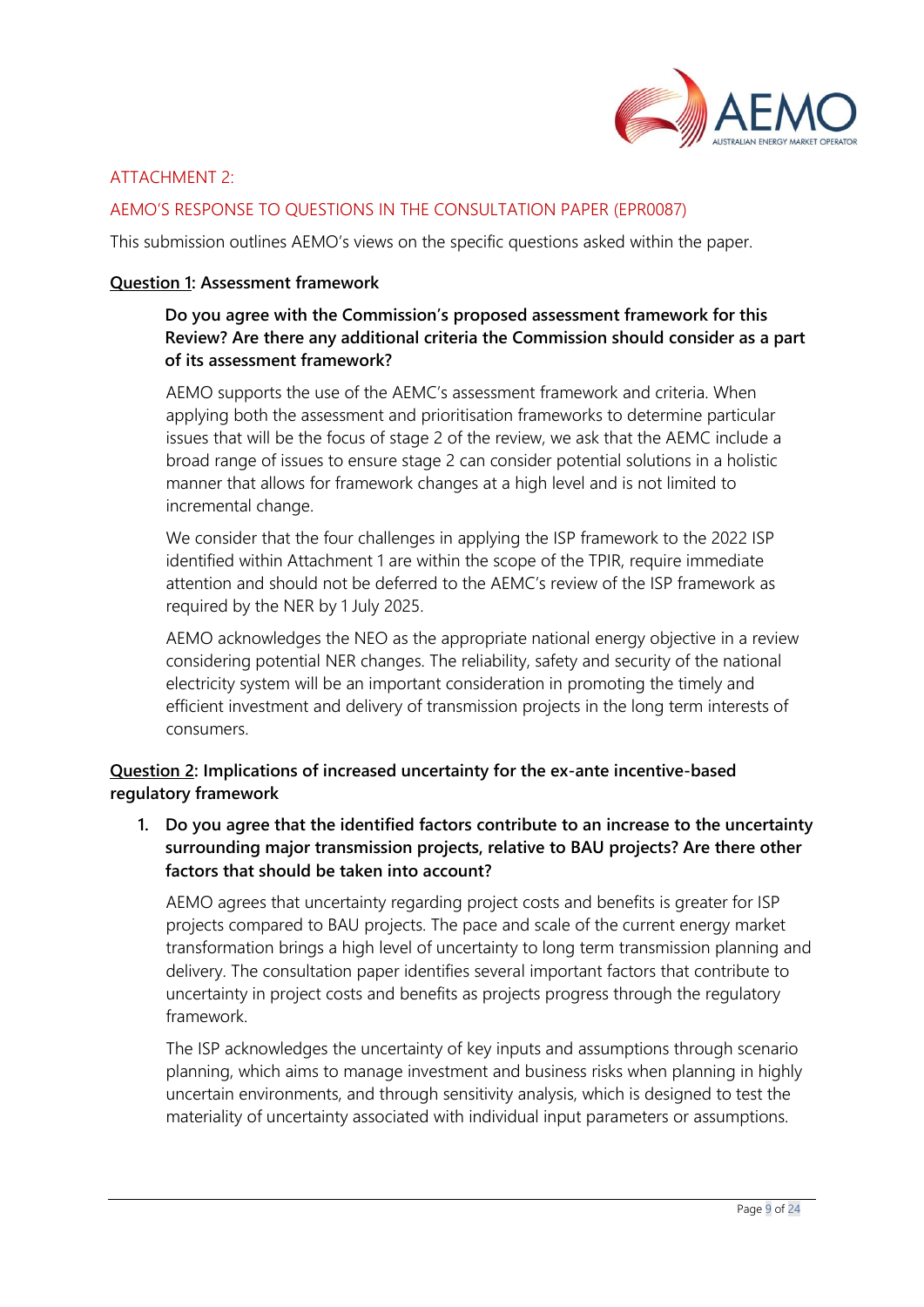

Many of these inputs and assumptions feed through to project costs and benefits. Some examples of these are:

- Transmission cost uncertainty arises from areas such as route design, land owner negotiations, environmental approvals and various land planning processes that cover a range of societal considerations (including Traditional Owners of the land).
- Future demand for generation, storage costs, government policy and thermal generation retirement all affect project benefits.

Regarding transmission cost uncertainty, AEMO's transmission cost database has introduced a more robust methodology to account for risks in cost estimation and will improve the accuracy of estimates for future ISP projects. It is intended to be updated at least every two years and as more projects are constructed the accuracy will continue to improve.

As recognised in the consultation paper, AEMO acknowledges the contribution made by the AER's guidance note on the regulation of actionable ISP projects to reducing uncertainty and improving the predictability and transparency of the regulatory process for large transmission projects and promoting prudent and efficient expenditure forecasts for actionable ISP projects. This guidance is directed towards addressing uncertainty within specific regulatory processes – the contingent project application (CPA) assessment process, the staging of CPAs and AER ex-post reviews.

There remains, however, several elements within pre-CPA regulatory processes in the ISP framework that add uncertainty and delay, despite best endeavours to address uncertainty and streamline regulatory approval processes. These elements include:

- the need to update inputs and assumptions used in cost benefit analyses, not only for ISP and RIT-T processes, but also for feedback loops, ISP updates and assessing material changes in circumstances
- ISP/RIT-T alignment and the workability of key regulatory steps such as the feedback loop and ISP updates (Challenges #1 and #2 in Attachment 1)
- transmission cost estimation consistency and accuracy (Challenge #3), and
- extensive and duplicative NER and AER guideline obligations (Challenge #4).

## **2. Do you consider that the current ex-ante incentive-based approach to regulation is appropriate for major transmission projects? Why? Are there opportunities to drive more efficient expenditure and operational outcomes?**

Appropriate incentives and funding mechanisms for major projects are important for the whole-of-system plan set out in the ISP to be realised. AEMO is open to exploring opportunities to increase funding certainty for ISP projects where that expenditure is deemed prudent and efficient to promote the timely and efficient delivery of transmission services.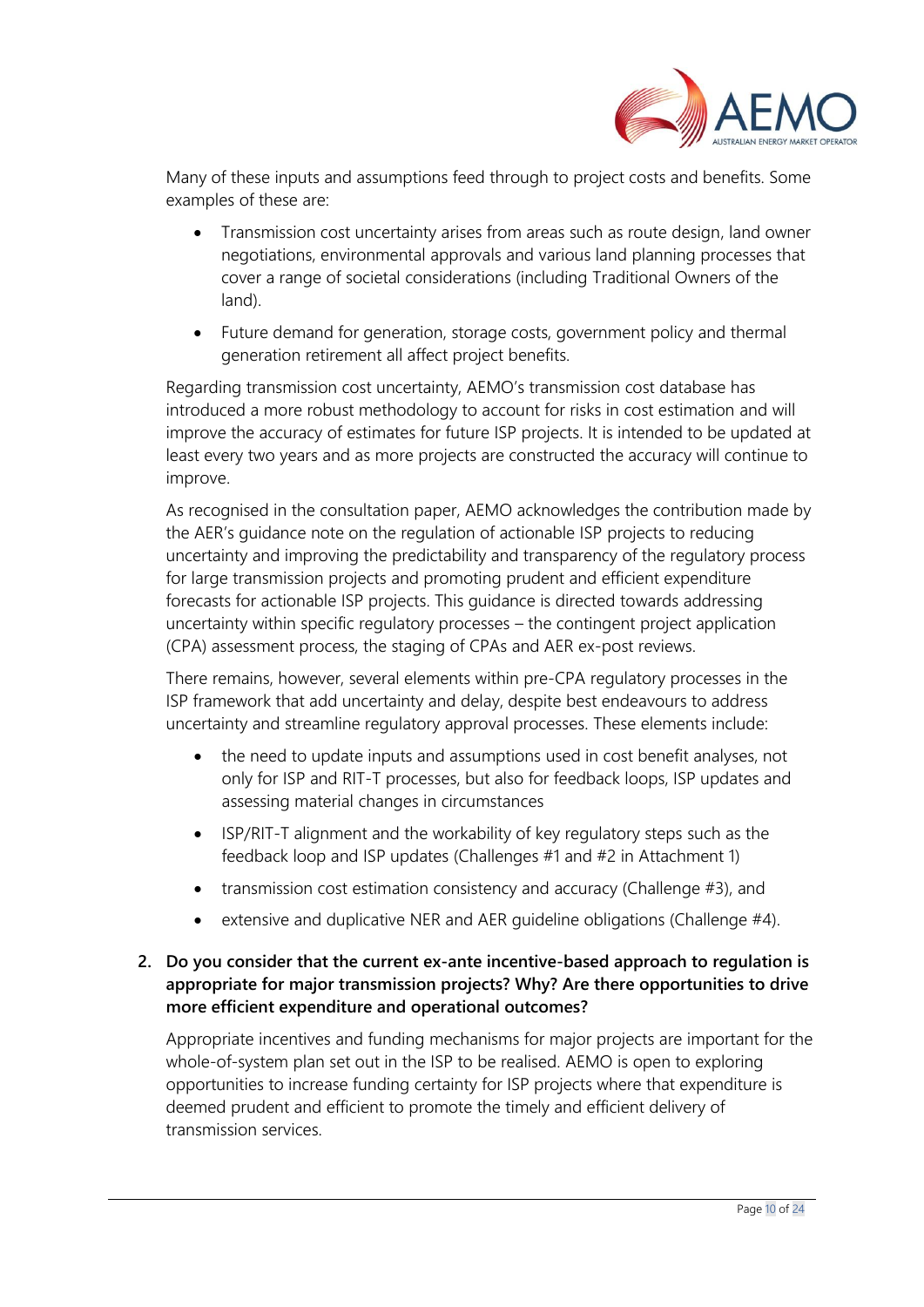

**3. Do you agree that the Review should take forward this issue as a priority issue? If not, why?**

AEMO agrees this issue should be taken forward as a priority issue.

#### **Question 3: Economic assessment of major transmission projects**

**1. Streamlining the economic assessment of ISP and non-ISP projects has implications for the rigour of the analysis. What level of compromise between streamlining and rigour is acceptable? Are there opportunities to streamline the economic assessments of ISP and non-ISP projects consistent with this acceptable level of compromise? If so, how could the framework be streamlined?**

AEMO acknowledges the compromise required between ensuring rigorous analysis being undertaken, alongside appropriate stakeholder engagement, against ensuring a timely and efficient regulatory planning process. However, it is evident that many of the attempts to streamline the regulatory process to date have not led to success. Examples of this include the feedback loop, ISP update, misalignment of the ISP and RIT-T in terms of inputs, assumptions and scenarios used for analysis undertaken, amongst other issues. This is discussed in more detail in Attachment 1, Challenge 4 (see page 7).

AEMO believes these issues must be resolved to ensure transmission planning can be undertaken in a timely and efficient manner and can be resolved without compromising the level of overall rigour undertaken in the ISP and RIT-T analysis.

AEMO also believes that the current level of obligations relating to ISP development, including transparency mechanisms and reporting requirements, do not strike an appropriate balance. These obligations and expectations increase complexity and shift focus away from the development of a workable national plan. They could be rationalised to achieve the required transparency and accountability without being resource intensive. Examples of these are detailed in Attachment 1, Challenge 4, but include compliance reports and transparency reviews. Co-design models that allow engagement to be more collaborative could also be considered.

## **2. Do you agree that any changes to the assessment process needs to consider the role of the RIT-T in the context of ISP and non-ISP projects? If not, why?**

AEMO agrees that changes to the assessment process must consider the role of the RIT-T, particularly for ISP projects, including whether the RIT-T is suited to the timely delivery of efficient inter-jurisdictional transmission investments (further discussed in response to question 4 below).

The introduction of the ISP framework resulted in a change to the regulatory oversight of a key regulatory approval process and the body providing regulatory approval. The AER's preferred option assessment, previously included as part of a contingent project trigger in transmission revenue determinations, was effectively replaced with the AEMO feedback loop.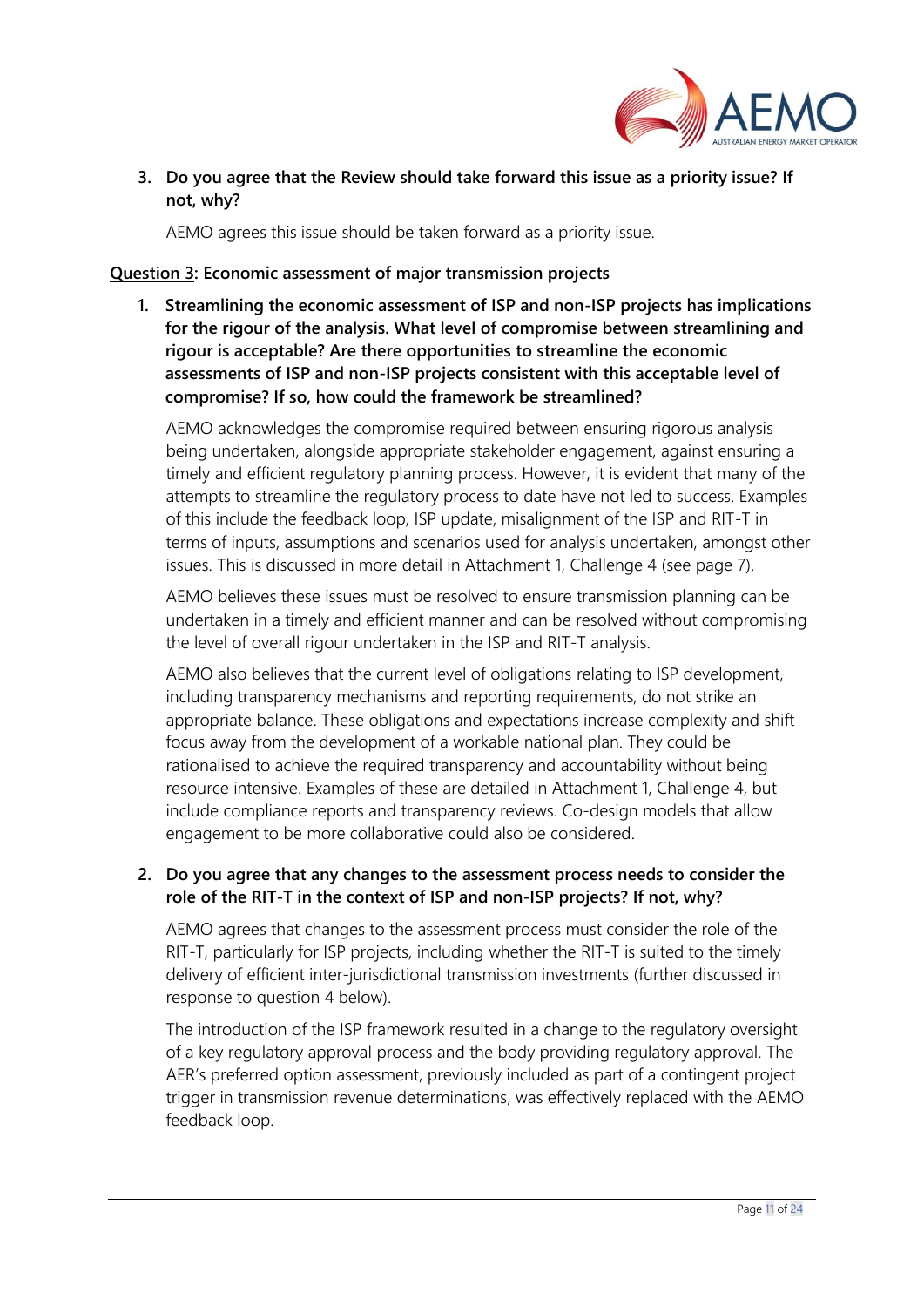

Noting difficulties with feedback loops and ISP updates (as discussed in Attachment 1), the TPIR provides the opportunity to reconsider the appropriate parties for key steps and responsibilities in the planning and investment framework, including:

- determining investment needs
- undertaking market modelling and cost benefit analysis
- developing credible options
- determining the preferred option
- regulatory approval of the preferred option
- funding approval of the preferred option, and
- implementation of the preferred option.

Settling the appropriate parties for these key steps should help inform decisions on the role of the RIT-T and its relationship to the ISP. Market modelling and cost benefit analysis is currently conducted by both AEMO and RIT-T proponents, with various rules as to the inputs and options that must be considered in each analysis and considerable duplication.

In Victoria, the process for justifying a transmission investment under the Victorian transmission planning arrangements is different to the rest of the NEM. There is a requirement, under section 50F(2) of the National Electricity Law (NEL), that any new transmission augmentation must undergo a cost benefit assessment that applies a probabilistic approach. In the context of projects that have already been justified by the ISP, we consider that applying the full RIT-T process to Victorian ISP projects would duplicate some of the processes already in place and increase administrative burden unnecessarily.

The transmission investment process undertaken in Victoria features a contestability model which allows flexibility, encourages innovation and permits a broader collection of interested parties (including non-network providers) to competitively bid for the project. The removal of the RIT-T would, in the case of contestable projects, allow AEMO some flexibility to consider a broader array of options and seek input from the market to meet the high level need identified by the ISP while also being constrained by the cost benefit requirement under Section 50F(2) of the NEL. It would also potentially save some time and costs without detrimentally inhibiting non-network alternatives access to participate in the solution. Furthermore, it retains the benefits of flexibility and innovation that the current contestability arrangements promote.

# **3. Do you agree that the Review should take forward this issue as a priority issue? If not, why?**

AEMO strongly agrees this issue should be taken forward as a priority issue. In particular, AEMO considers: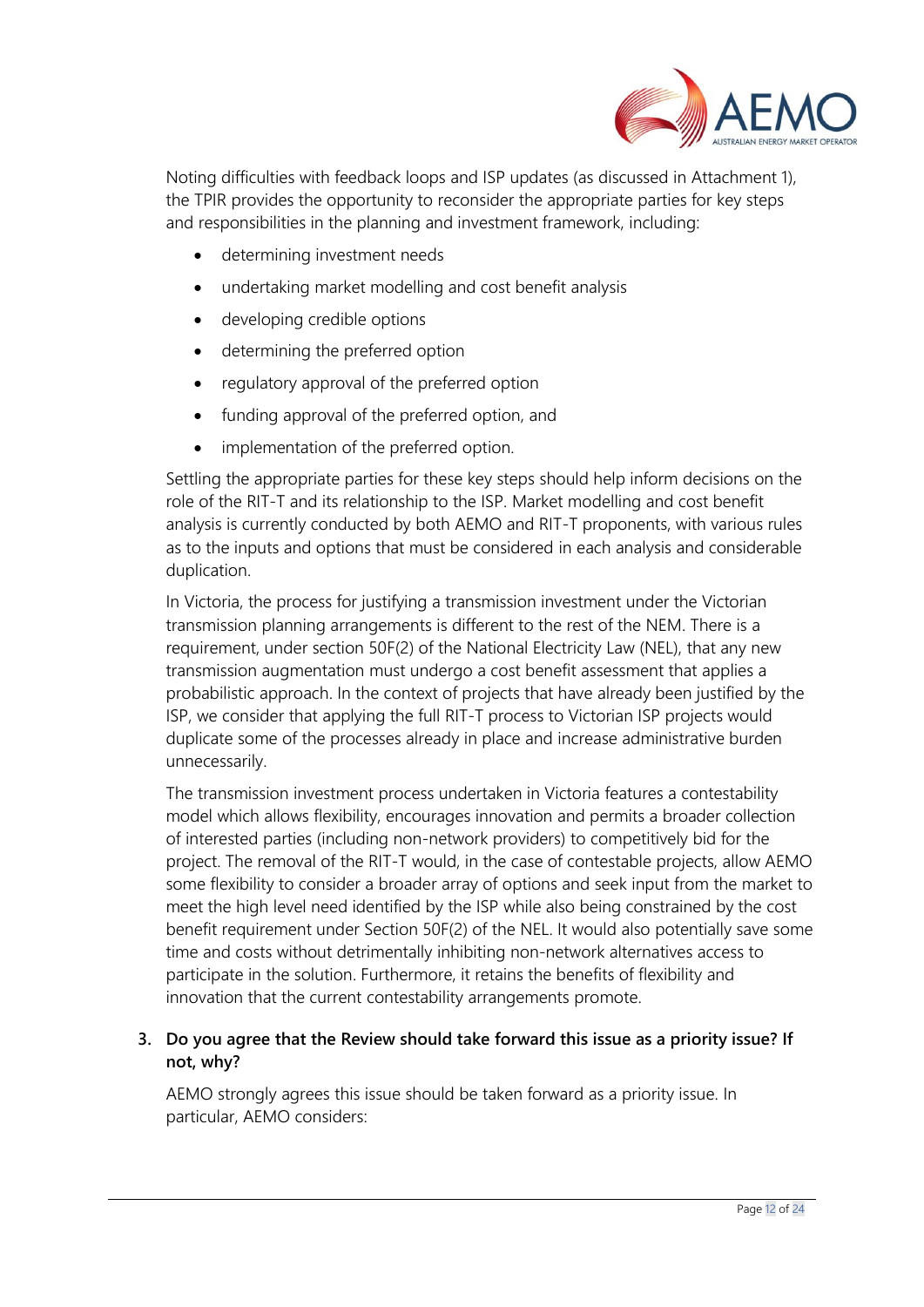

- The role and responsibilities of parties regarding key steps in the planning and investment framework should be revisited.
- There is potential to streamline economic assessment processes further, particularly in regard to regulatory obligations and reporting requirements.
- There is a need to amend the requirements for feedback loops and ISP updates.
- The TPIR should consider the need for a full RIT-T process in Victoria.

The current RIT-T can cater for incremental transmission build but may be unsuitable for much more significant transmission build to connect remote renewable generation. The role of RIT-T needs to consider:

- Network resilience benefits and the avoidance of high impact low probability (HILP) events. These are commonly recognised as either being difficult to monetise or immaterial to most assessments based on the method for monetisation. However, with the potential for tail risks associated with HILP events, further consideration should be given to this issue.
- Difficult to monetise benefits can be assessed on a qualitative basis to ensure material costs and benefits are not ignored merely due to quantification difficulties. Multi-criteria decision making that allows for consideration of both qualitative and quantitative benefits may be appropriate to capture the full range of benefits and consumer risk preferences.
- Any broader societal value associated with carbon emissions reduction is not captured through current approaches. If there was a desire to capture such value, this would likely require changes to the NEO.

These issues are further discussed in response to questions 4 and 5 below.

#### **Question 4: Benefits included in planning process**

**1. Are the benefits included in current planning processes sufficiently broad to capture the drivers of major transmission investment? Does the scale and pace of the NEM's energy transition necessitate inclusion of other classes of market benefits or wider economic benefits? If so, what kind of other classes of market benefits or wider economic benefits should be included?**

The inclusion of wider economic benefits and additional classes of market benefit should be considered within the TPIR.

At the highest level, the existing architecture seems particularly ill-suited to the timely development of efficient inter-jurisdictional transmission projects. The RIT-T, which commenced in 2010, and the regulatory test preceding it, were designed to address incremental network augmentations. The market benefit classes provided in the NER available to RIT-T assessments remain unchanged, and these same benefit classes apply to the ISP.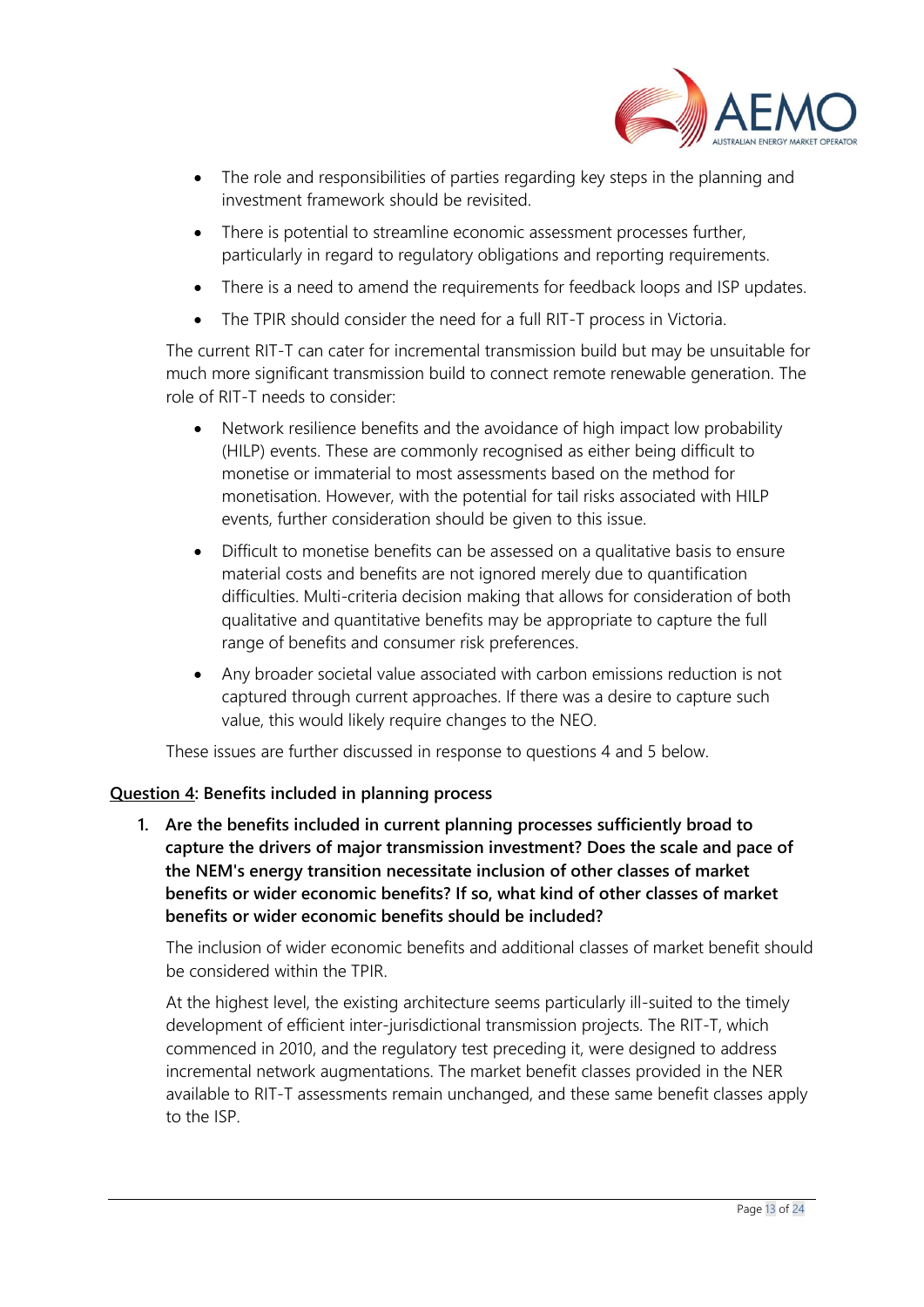

However, the energy landscape has changed and significant transmission investment will be needed to accommodate the scale of new large-scale variable renewable energy expected by 2040 and beyond. Failure to accommodate this change and public policy considerations may jeopardise the relevance of the ISP framework and the development of a fully integrated, whole-of-system plan for the NEM.

AEMO notes the challenges identified in the consultation paper and earlier reviews regarding the inclusion of wider economic benefits, including the additional modelling complexity to accurately measure wider benefits across other sectors of the economy. These challenges should not preclude the consideration of solutions to deliver a leastcost development pathway to a net-zero network.

Classes of benefit relating to carbon emissions reductions and the ability of the system to integrate renewables are captured within international regulatory frameworks, however, particularly in the case of carbon emissions reductions, inconsistencies with the NEO would appear to prevent inclusion of these benefits.

The evaluation of option value associated with discrete events in the ISP and the reassessment of those events in a subsequent RIT-T should also be considered. Currently, AEMO uses event-driven scenarios to explore clearly observable and reasonably probable independent events or investment decisions that may materially change the market benefits of development paths or favour paths with greater option value. These event-driven scenarios complement the primary scenario collection so that they can be allocated to RIT-T assessments for actionable projects if mitigation of any risk associated with the event is expected to be material to the RIT-T cost benefit assessment. However, such scenarios are not explicitly contemplated in the CBA Guidelines.

Where the ISP identifies option value in progressing an investment that makes the system more resilient to a discrete, plausible event, consideration should be given to how the RIT-T can best assess that event. The CBA Guidelines require that only ISP scenarios identified in the IASR be assigned to RIT-Ts for an actionable projects and provide further requirements for determining scenario weightings.<sup>15</sup> Improvements could be made to allow discrete events to be appropriately tested within a RIT-T without requiring the ISP to assign a scenario focused on addressing risks associated with that event.

## **2. Are major transmission projects failing to satisfy economic assessments because certain benefits (market or non-market) are not permitted to be quantified?**

AEMO prefers to focus on whether regulatory approval processes for major investments can be improved, including through the consideration of additional material market benefit classes. This will help ensure cost benefit analyses are as robust as possible.

<sup>15</sup> AER, Cost Benefit Analysis Guidelines, August 2020, p.47.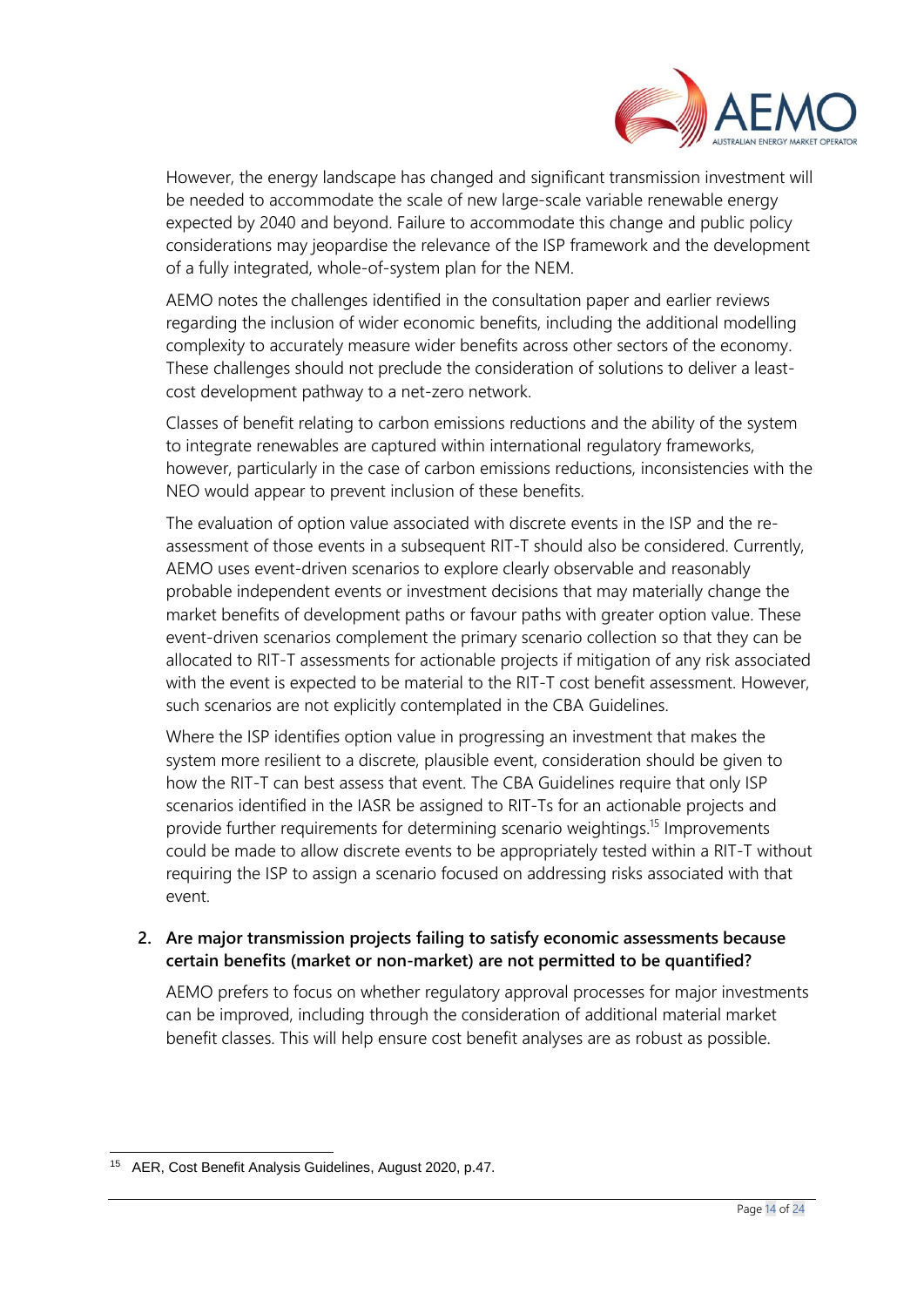

## **3. Are changes warranted to the manner in which carbon emissions inform transmission planning and regulatory processes?**

AEMO considers the inclusion of diverse carbon futures as scenario parameters enables effective coverage of this future uncertainty within the planning and regulatory process.

Under the ISP framework, the CBA Guidelines require AEMO to develop scenarios that consider different future external market environments to assess and manage uncertainty about how the future will develop.<sup>16</sup> This uncertainty includes energy policy uncertainty regarding carbon emissions reductions.

That said, it is noted that any broader societal value associated with carbon emissions reduction is not captured through this current approach. If there was a desire to capture such value, this would likely require changes to the NEO.

### **Question 5: Guidance on hard to monetise benefits**

**1. What classes of market benefits are hard to monetise? Is there a way that these benefits could be made easier to quantify?**

Network resilience benefits and the avoidance of high impact low probability (HILP) events are commonly recognised as either being difficult to monetise or immaterial to most assessments based on the method for monetisation.

HILP events may be included in cost benefit analyses on a probability weighted basis, however, in addition to being time-consuming and costly, these assessments often result in immaterial benefits once the low probability of a major outage is considered. The use of regret analysis, as opposed to the probability weighted methodology described in the AER's RIT-T Application Guidelines<sup>17</sup>, may more appropriately capture these benefits if there was an agreed target risk tolerance threshold to benchmark against. Similarly, the monetisation of network resilience benefits provided by an interconnector could be calculated using an insurance method.

In other jurisdictions, AEMO is aware that difficult to monetise benefits can be assessed on a qualitative basis to ensure material costs and benefits are not ignored merely due to quantification difficulties. Multi-criteria decision making that allows for consideration of both qualitative and quantitative benefits may be appropriate to capture the full range of benefits and consumer risk preferences.

## **2. Would guidance on hard to monetise benefits improve the timeliness at which projects proceed through the regulatory process?**

Guidance on hard to monetise benefits and risk tolerances would reduce uncertainty regarding the evaluation of these benefits, which may allow for projects to be more efficiently assessed via cost benefit analyses using a consistent approach.

<sup>16</sup> AER, Cost Benefit Analysis Guidelines, August 2020, p.11-13.

<sup>17</sup> AER, RIT-T Application Guidelines, August 2020, p.48-9.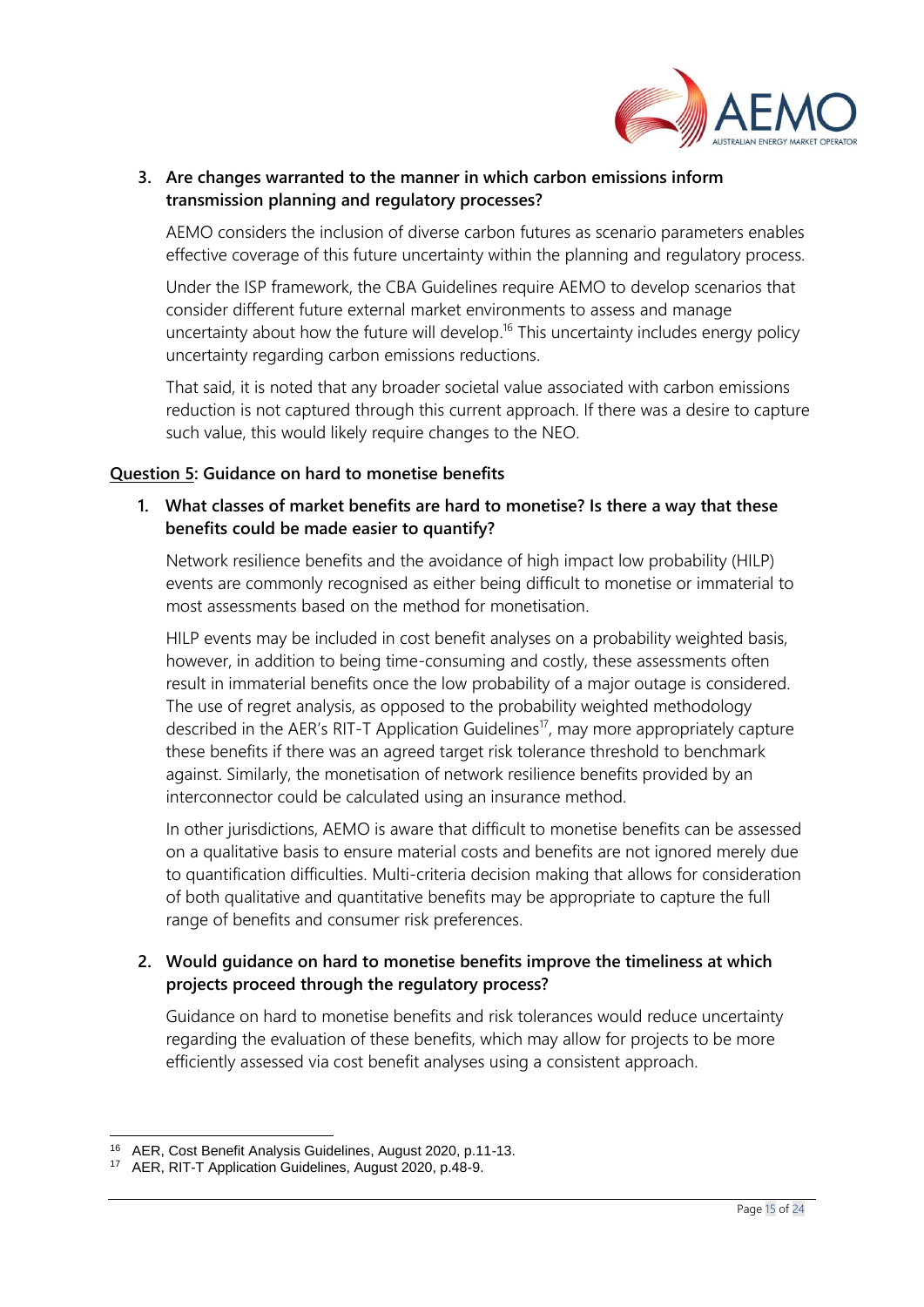

## **3. Do you agree that the Review should take forward this issue as a priority issue? If not, why?**

AEMO agrees this issue should be taken forward as a priority issue.

#### **Question 6: Market versus consumer benefits test**

**1. Do you consider that there are changes that have occurred in the energy sector that warrant reconsidering the merits of a market versus consumer benefits test? If yes, what are these changes and why do they require revisiting this issue?**

The net market benefits test is currently entrenched within the NER. Rule changes to shift to a customer benefits test would introduce considerable complexity by requiring the forecasting of generator bidding behaviour to assess price impacts and different customer groups faring better or worse.

**2. Should the Review take forward this issue as a priority issue? Why?**

AEMO can see the merits in exploring this issue further but has concerns regarding the additional complexity and reduction in transparency that may result from a shift to a customer benefits test.

#### **Question 7: Treatment of non-network options**

## **1. Do you agree that there are barriers for non-network options in economic assessments? If so, do you agree with the barriers identified? Are there any further barriers? How should these barriers be addressed?**

Potential barriers for non-network options in economic assessments has previously been considered in several reviews, including the AEMC's 2018 and 2019 Electricity Network Economic Regulatory Framework Review, as noted in section 3.4 of the consultation paper. It is unclear to what extent the TPIR will cover new ground in this area as opposed to revisiting the same issues.

As provided in the CBA Guidelines, while there is a formal process for AEMO to call for non-network option proposals at the draft ISP stage, the NER does not preclude nonnetwork proponents from providing information to AEMO on non-network options at any time during the transmission planning process.<sup>18</sup> Indeed, AEMO welcomes proposals from non-network proponents as part of the IASR consultation process.

AEMO considers the formal process under the NER to seek non-network option proposals at the draft ISP stage is working.<sup>19</sup> This includes AEMO's assessment process as to whether non-network option proposals meet, or are reasonably likely to meet, the relevant identified need set out in the ISP, either as a standalone non-network option or in conjunction with a network option as a hybrid solution.

<sup>18</sup> AER, Cost Benefit Analysis Guidelines, August 2020, p.43.

<sup>19</sup> NER 5.22.12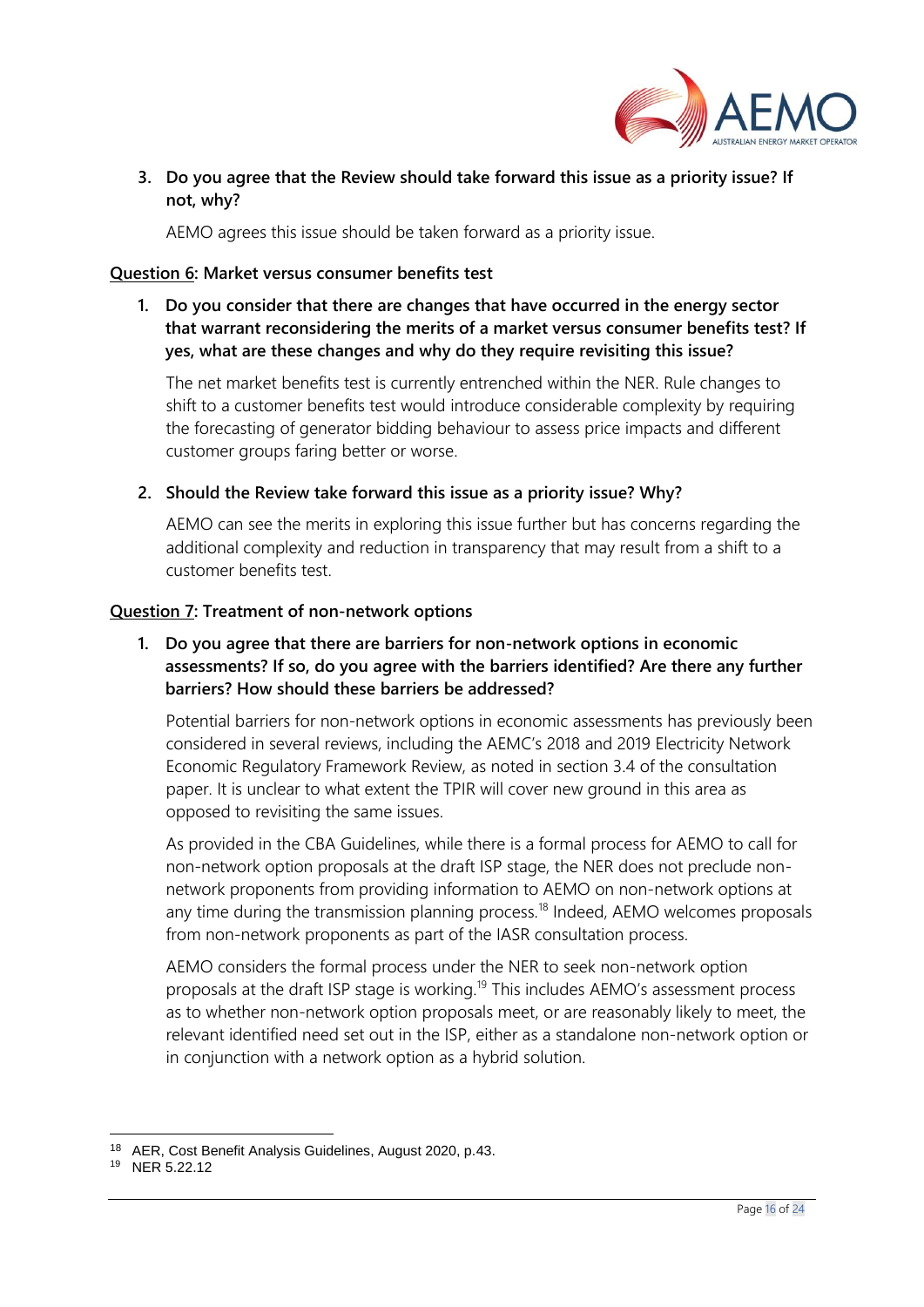

Further guidance for RIT-T proponents on how non-network options can be considered where costs and submissions are confidential would help to remove barriers that currently exist.

In relation to AEMO's role in Victoria, it would assist in the carrying out of the RIT-T if the preferred option could be defined as a "functional" or "output" specification rather than an actual network project. Defining it as a preferred option is perceived as rather limiting when tenders are sought as it is difficult to reconcile the "specifications" set out in the RIT-T and the broader "functional" or "output" based specifications communicated to the market in the tender.

Further information is provided on the transmission investment process undertaken in Victoria in our answer to Question 8, part 2.

# **2. Do you agree that the Review should take forward this issue as a priority issue? If not, why?**

AEMO does not consider the fundamental issue being discussed about perceived barriers for non-network options, needs to be taken forward as a priority for review.

However, there would be value in considering additional RIT-T guidance for cases where costs and submissions are confidential. These cases disproportionally relate to nonnetwork solutions, so additional guidance would likely facilitate consideration of these solutions.

## **Question 8: Balancing TNSPs' exclusive right to build and own transmission projects**

## **1. Are there features of financing infrastructure projects used in other sectors that should be considered in the context of the efficient and timely delivery of major transmission projects?**

As well as the national planner, AEMO has a unique role in Victoria, where it is responsible for planning and directing augmentation of the Victorian electricity transmission Declared Shared Network (DSN). Victoria is also unique in the NEM in that contestability applies to the delivery of transmission projects. Experience from this model in Victoria shows little evidence that there are issues around financeability that are discouraging entities engaging in procurement processes.

## **2. Should the delivery of major transmission projects be made contestable? If not, why?**

AEMO supports measures that facilitate the timely and efficient delivery of ISP projects in a manner that does not increase costs to consumers. In this regard, AEMO believes further exploration of projects being made contestable should be undertaken, building on existing work undertaken to date in various reviews in recent years, for example, the work undertaken by HoustonKemp through the AER's Regulation of large transmission projects review.<sup>20</sup>

<sup>20</sup> HoustonKemp, *Regulatory treatment of large, discrete electricity transmission investments*, August 2020.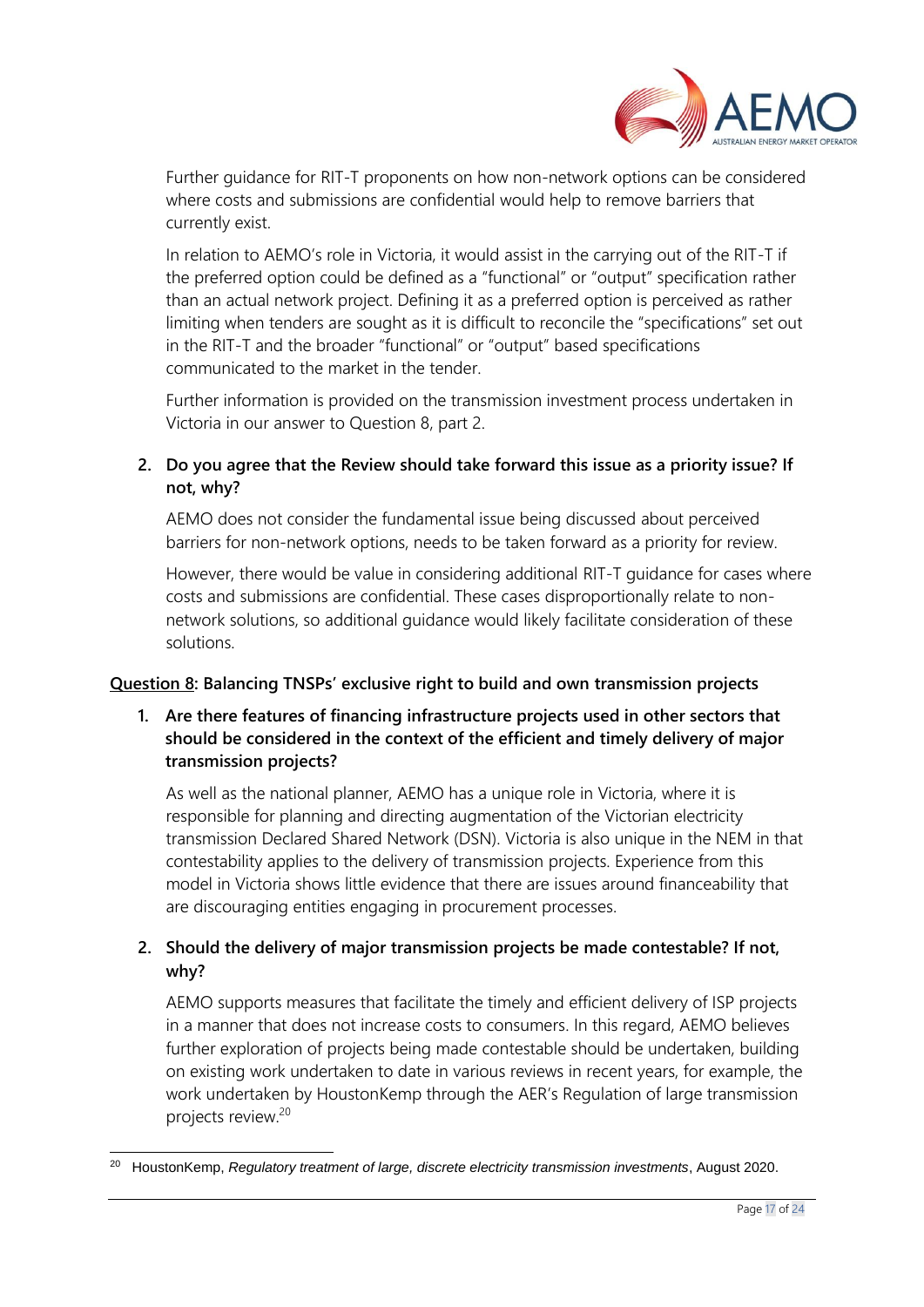

AEMO believes the current system of contestability works well in Victoria. AEMO notes that each jurisdiction has its own unique governance structures and regulations, and thus the model of contestability that applies in Victoria would need to be amended to reflect this if it were to be introduced in other jurisdictions. This would require detailed thinking about how best to apply contestability across NEM regions and might result in very different models designed and applied across the NEM.

AEMO also notes that the introduction of contestability might lead to issues around transparency of cost information for major projects, that could create difficulties relating to information provision within the ISP. The ISP framework does not compel TNSPs to provide reliable and accurate information to AEMO, nor does it prevent TNSPs from claiming confidentiality such that AEMO is unable to use that information when it publishes inputs as part of the IASR or when preparing the Draft/Final ISP.

Given this, any move towards further contestability within the NEM must be accompanied by appropriate changes to the existing joint planning arrangements that currently exist. This issue is discussed further in Attachment 1.

# **3. What options, other than changes to the exclusive right of TNSPs to provide regulated transmission assets, could be considered to ensure timely investment and delivery of major transmission projects?**

AEMO considers that, in addition to learning from the existing model of contestability in Victoria, options in other jurisdictions outside of Australia should be considered to seek guidance on successes and failures of models employed.

AEMO agrees with the assertion in the consultation paper that there might be some unique aspects of financeability in the context of competitive provision of transmission projects and agrees that this is a different discussion to that of financeability of a benchmark efficient TNSP.

There are other options to amend the existing regulatory frameworks to ensure timely investment and delivery of major transmission projects, and these are discussed elsewhere within this submission.

# **4. Do you agree that the Review should take forward this issue as a priority issue? If not, why?**

AEMO agrees that the solution of introducing contestability across NEM regions should be considered as a priority issue within the TPIR as a means to ensuring the timely and efficient delivery of major transmission projects.

## **Question 9: Treatment of 'early works'**

# **1. Do stakeholders seek further clarity on the meaning of preparatory activities and early works?**

AEMO believes the definition of preparatory activities is made clear in the NER while noting that the activities listed are not exhaustive given the use of word "including",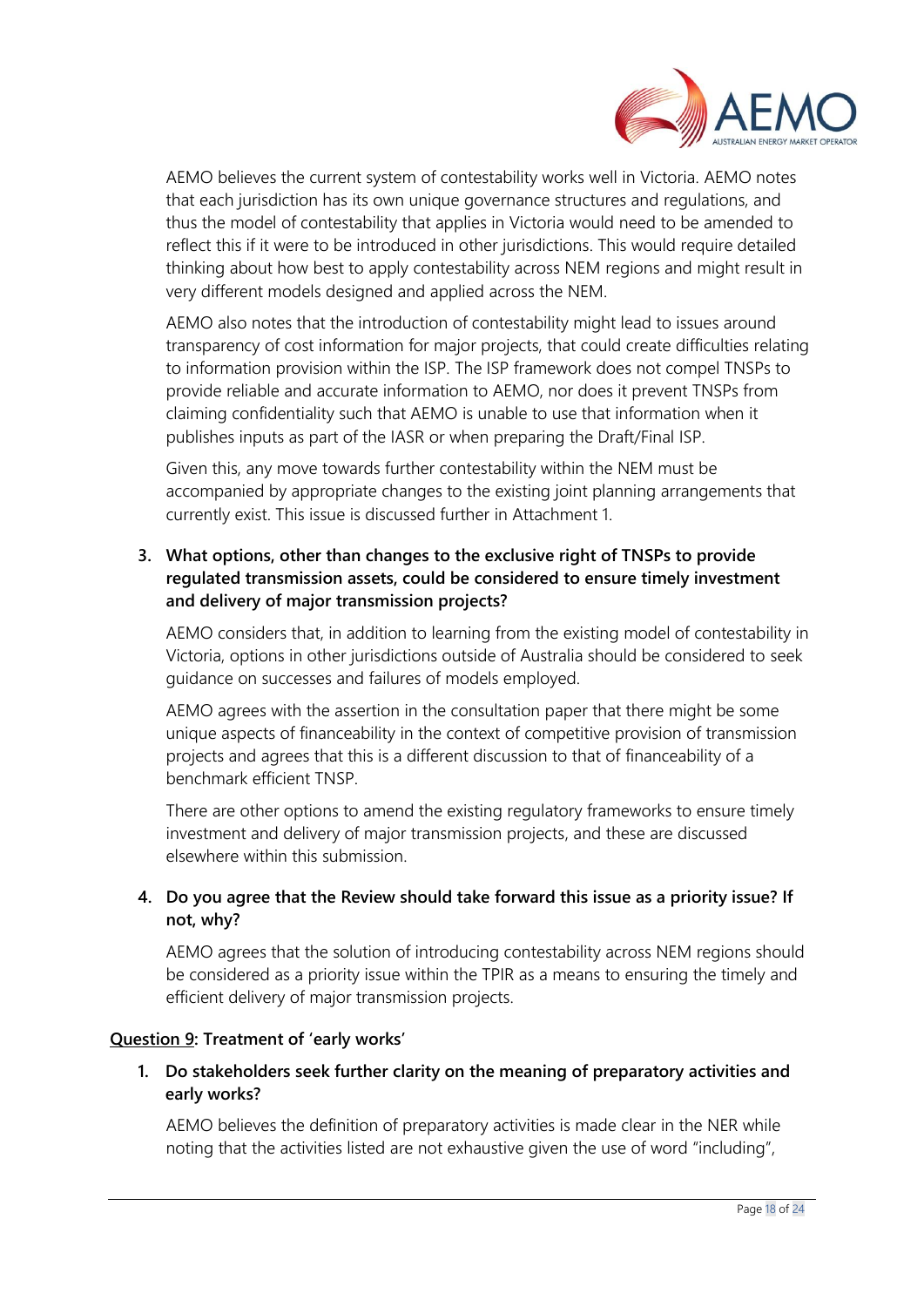

which may serve to blur the boundary between preparatory activities and early works.<sup>21</sup> Preparatory activities are defined with a focus on "design and investigate" activities which are viewed as generally incurring relatively lower costs. The ISP itself sets out the obligation for a TNSP (who is the RIT-T proponent for an actionable ISP project) to carry out preparatory activities and the timeframes in which they must be undertaken.

Early works are not defined or referred to in the ISP Rules. This term is used in the AER's CBA Guidelines and the AER guidance note for regulation of actionable ISP projects. The CBA Guidelines distinguish preparatory activities from and early works, stating that early works are higher cost activities outside preparatory activities that can include critical path investments which are needed to commence construction, such as easement acquisition or acquiring a slot in a manufacturer's queue for long lead time equipment. $^{22}$ 

AEMO believes that, given the central importance of the concept of early works to the decision making for ISP planning, RIT-T investment and CPA funding, further clarification is necessary.

#### **2. Should the Commission consider how the costs of early works can be recovered?**

AEMO agrees that the AEMC should consider how the cost of early works can be recovered.

As the consultation paper highlights, the fact that TNSPs currently do not have certainty on whether costs for early works can be recovered until completion of the RIT-T has led to ad-hoc underwriting agreements being reached. Costs for early works can be considerable, and therefore this uncertainty can have a material impact on the timely delivery of ISP projects.

In addition to considering how the costs of early works can be recovered, the cost benefit analysis required to justify early works funding should also be considered. A RIT-T that focuses on early works costs would only serve to duplicate the option value assessment for those same costs already undertaken as part of the ISP. The ISP is the most appropriate step in the regulatory process to assess the option value of early works for actionable projects and repeating that assessment in the RIT-T will only lead to delays in the delivery of efficient investments.

Whilst the AER's Guidance Note on the Regulation of actionable ISP projects caters for the lodgement of multiple CPAs to attempt to reduce the uncertainty associated with recouping early works costs, AEMO believes this issue requires further consideration through this review.

## **3. Do you agree that the Review should take forward this issue as a priority issue? If not, why?**

AEMO agrees that consideration of how early works costs can been recovered, including the cost benefit analysis required to justify early works costs, and further clarity on the

<sup>21</sup> As defined in NER clause 5.10.2.

<sup>22</sup> AER, Cost Benefit Analysis Guidelines, August 2020, p.40.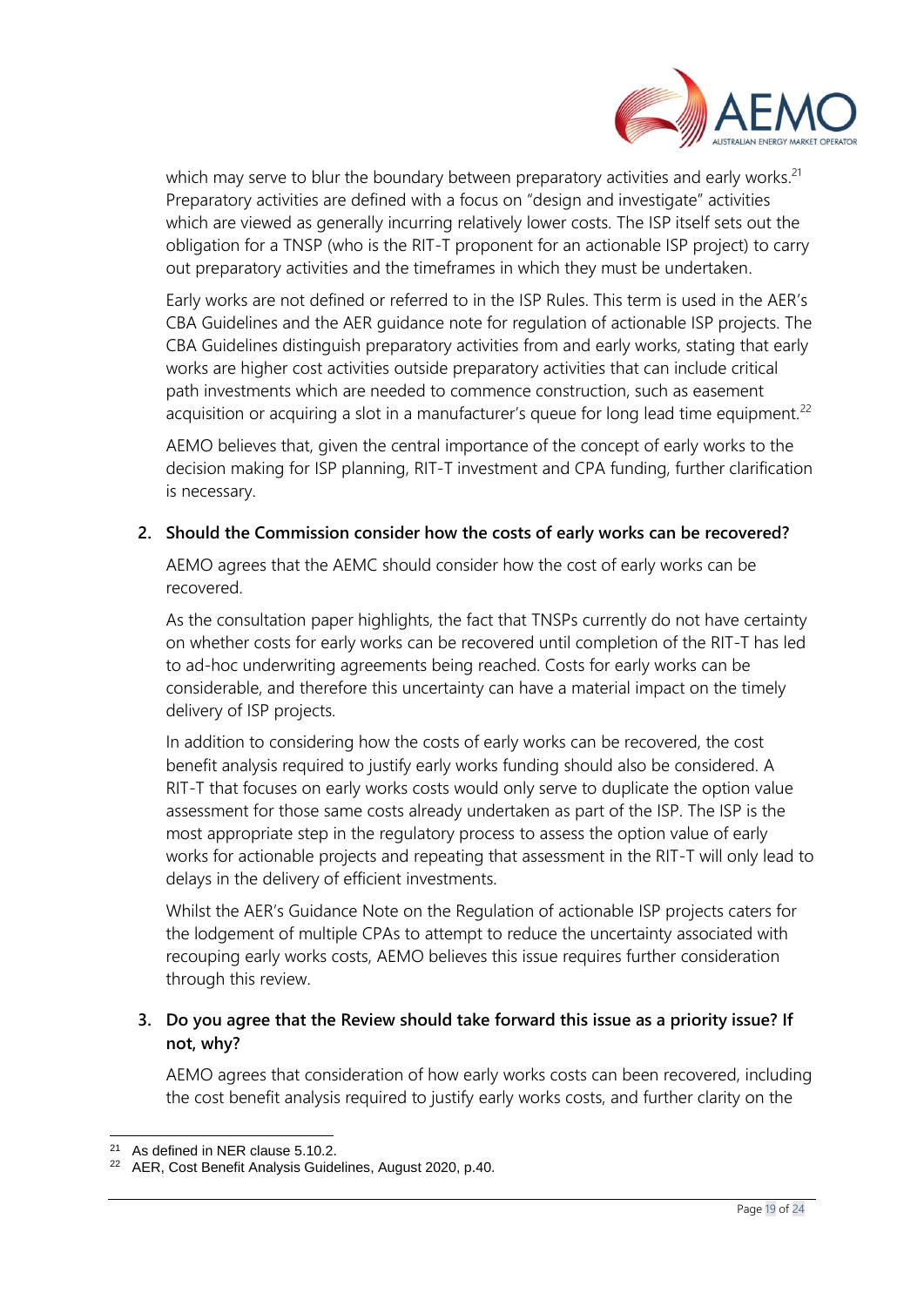

definition of early works would help to ensure the timely and efficient delivery of major transmission projects.

#### **Question 10: Processes for jurisdictional environmental and planning approval**

**1. Would additional clarity on cost recovery arrangements for early works improve a TNSP's ability to meet jurisdictional requirements in a timely manner?**

AEMO agrees that additional clarity on cost recovery arrangements for early works might improve a TNSP's ability to meet jurisdictional requirements in a timely manner.

**2. Do jurisdictional planning and environmental requirements intersect with the national transmission planning and investment frameworks in ways that are not discussed above and may require further consideration?**

AEMO believes there could be benefit in aligning jurisdictional planning and environmental arrangements, to meet the objective of timely transmission investment.

**3. Do you agree that the Review should take forward this issue as a priority issue? If not, why?**

This issue is of lesser importance to AEMO, however, AEMO does not disagree with it being taken forward as a priority issue.

#### **Question 11: Who should decide whether the RIT-T must be reapplied?**

## **1. Should this decision remain the responsibility of the proponent or should it be a matter for the AER? Why?**

AEMO notes that there are broader questions regarding the role of the RIT-T, which are discussed in questions above.

The AER is responsible for monitoring and enforcing compliance with NER obligations. RIT proponents are required to use judgement in the first instance when undertaking RITs to meet Chapter 5 obligations and the obligation to reapply the RIT is no different. The RIT reapplication obligation<sup>23</sup> relies on the RIT proponent to assess in the first instance whether there has been a material change in circumstances whereby the RIT preferred option is no longer preferred. However, via its compliance and enforcement functions, the AER has regulatory oversight as to whether the RIT reapplication obligation has been met.

When a material change occurs, RIT proponents often test the impact of that change and publish those results to demonstrate that the RIT preferred option has not changed.<sup>24</sup> Where the RIT preferred option remains unchanged, RIT proponents are under no obligation to publish these results but typically recognise the benefits of addressing these matters directly with stakeholders and the AER to demonstrate the economic viability of projects and continued stakeholder support. Where the RIT

<sup>&</sup>lt;sup>23</sup> Clauses 5.16.4(z3), 5.16A.4(n) and 5.17.4(t) of the NER.

<sup>&</sup>lt;sup>24</sup> For example, see ElectraNet, Project EnergyConnect; Updated Cost Benefit Analysis, 30 September 2020.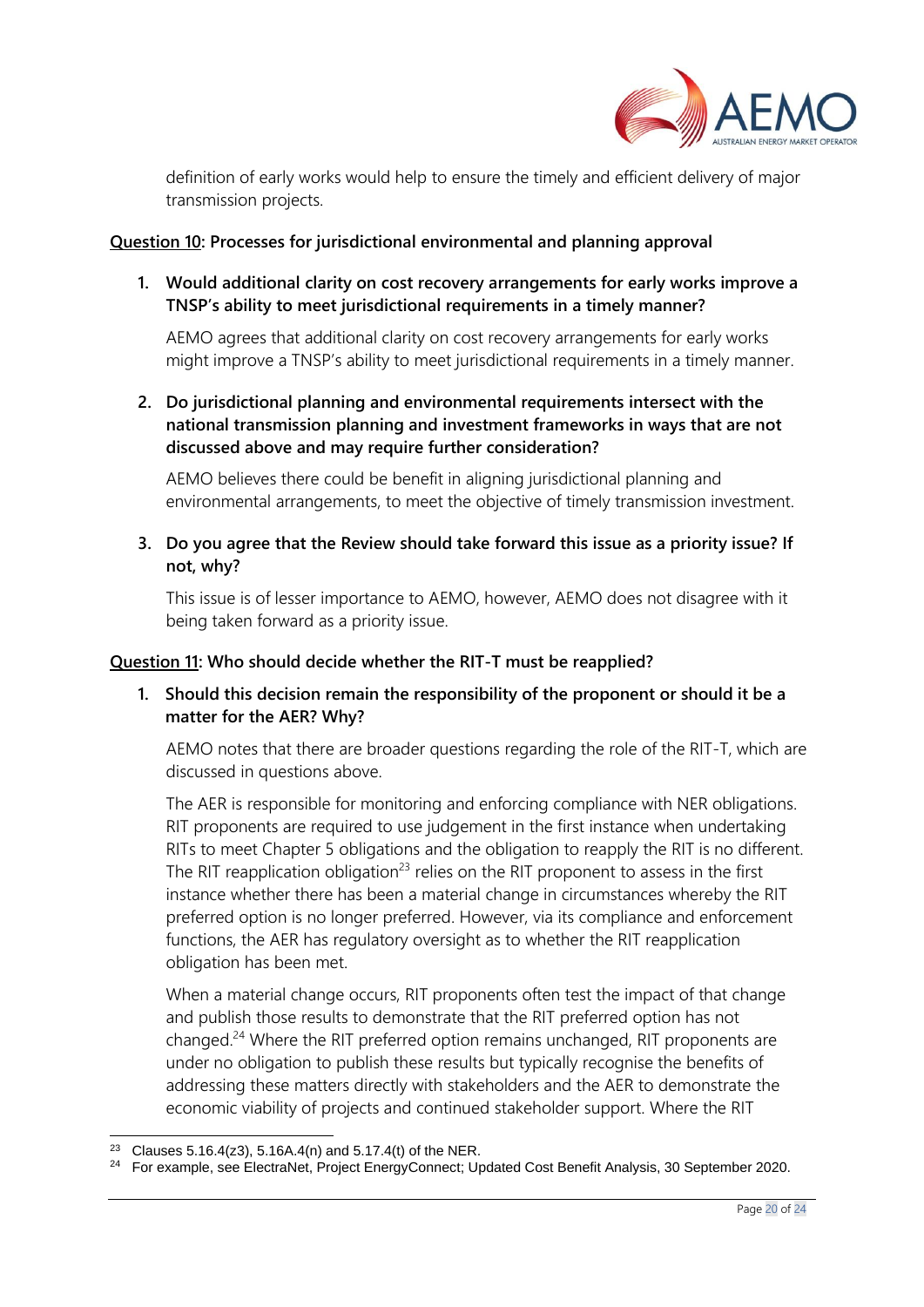

preferred option does change, the RIT proponent will be required to reapply the RIT to the extent required by the AER.

RIT assessments typically include cost sensitivities and additional analysis that explores boundary assumptions, such as the cost above which the preferred option no longer satisfies the RIT. AER guidelines encourage the inclusion of this additional analysis and provide discretion as to the extent and form of sensitivity testing. If PACR sensitivity testing demonstrates that the preferred option is robust to cost increases up to 30%, then absent other material changes, automatically triggering the reapplication of the RIT-T in response to a published 10% or 15% cost increase would serve no purpose.

## **2. If the decision remains with the proponent, should the AER have the right to test that opinion?**

AEMO considers the AER currently has the right to test whether the RIT proponent has satisfactorily met the RIT reapplication obligation by way of the AER's compliance and enforcement role. Similarly, a stakeholder can raise concerns with the AER that a material change in circumstances may result in the preferred option no longer being preferred for a particular RIT assessment. If the AER considers there is merit, the AER can require the RIT proponent to demonstrate compliance with the RIT reapplication obligation.

### **Question 12: Cost thresholds**

## **1. Should the NER include a requirement to reapply the RIT, or update analysis, when costs increase above specified percentage thresholds? If so, do you have a view as to what those percentage thresholds should be?**

As discussed in Attachment 1, consideration should be given to the value in having clear regulatory requirements for cost estimation accuracy in the ISP, preparatory activities, REZ design reports, RIT-Ts, feedback loops and CPAs. AEMO considers regulatory certainty in cost estimation accuracy at various stages in the planning and funding approval framework is more important than introducing cost thresholds for the RIT reapplication obligation.

Further, introducing requirements for cost estimation accuracy should help to address issues with changes in transmission cost estimates at various regulatory stages by increasing certainty as to how estimates are derived and the treatment of risk.

# **2. Do you consider this requirement should apply to all RIT projects or only those above a particular cost threshold/thresholds? If so, do you have a view as to what the cost threshold/s should be?**

AEMO does not believe a cost threshold is required.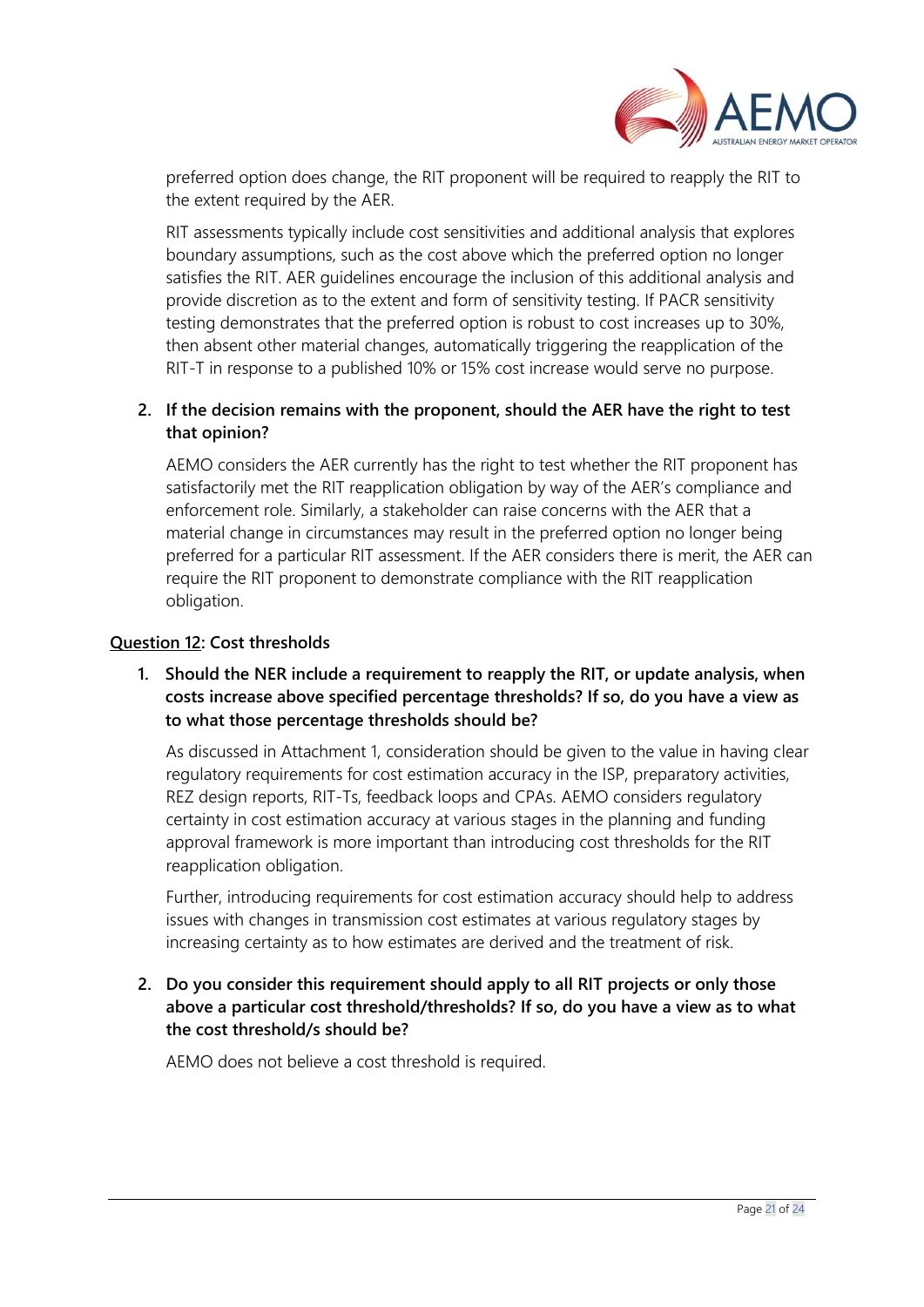

## **3. Do you have any views regarding the suggested alternative "decision rule" approach?**

The decision rule approach would simply formalise discretionary advice from the AER, such as that provided in the CBA Guidelines, that RIT proponents may provide 'boundary values' that test the robustness of the preferred option to transmission cost increases.<sup>25</sup> AEMO notes that many RIT assessments to date have included boundary value analysis, and in case, decision rules are not necessary,

## **4. Should updated project cost data be provided to AEMO to help improve the accuracy of the ISP?**

AEMO believes existing joint planning arrangements require strengthening to ensure TNSPs are compelled to provide the appropriate information to provide a consistent and appropriate level of cost estimation for ISP projects (see Attachment 1 for more information).

## **5. Do you have any other suggestions regarding alternative ways to manage cost increases?**

AEMO has no further suggestions at this stage.

## **Question 13: Requirements when reapplying the RIT**

### **1. Should the requirement to reapply the RIT be more targeted?**

As noted in the consultation paper, AEMO considers that a TNSP should only be required to repeat those elements of the RIT-T process which are materially affected by the change in circumstances. AEMO agrees that it would be more efficient to require RIT proponents to update its cost benefit analysis and engage stakeholders on that updated analysis, rather than routinely require the AER to determine the extent to which a RIT should be reapplied.

## **2. Should any additional analysis and modelling that is required to be undertaken be published and subject to public consultation?**

AEMO agrees that any additional analysis and modelling undertaken should be published and subject to public consultation. This is important in ensuring transparency for consumers and wider stakeholders.

## **Question 14: Trigger to reapply the RIT**

**1. Do you have any views as to how the requirement to reapply the RIT should be given effect, including for contingent and non-contingent projects?**

AEMO considers the existing RIT reapplication obligation is appropriate for contingent projects. AEMO notes the issues raised regarding the application of this obligation to

<sup>25</sup> AER, Cost Benefit Analysis Guidelines, August 2020, p.67.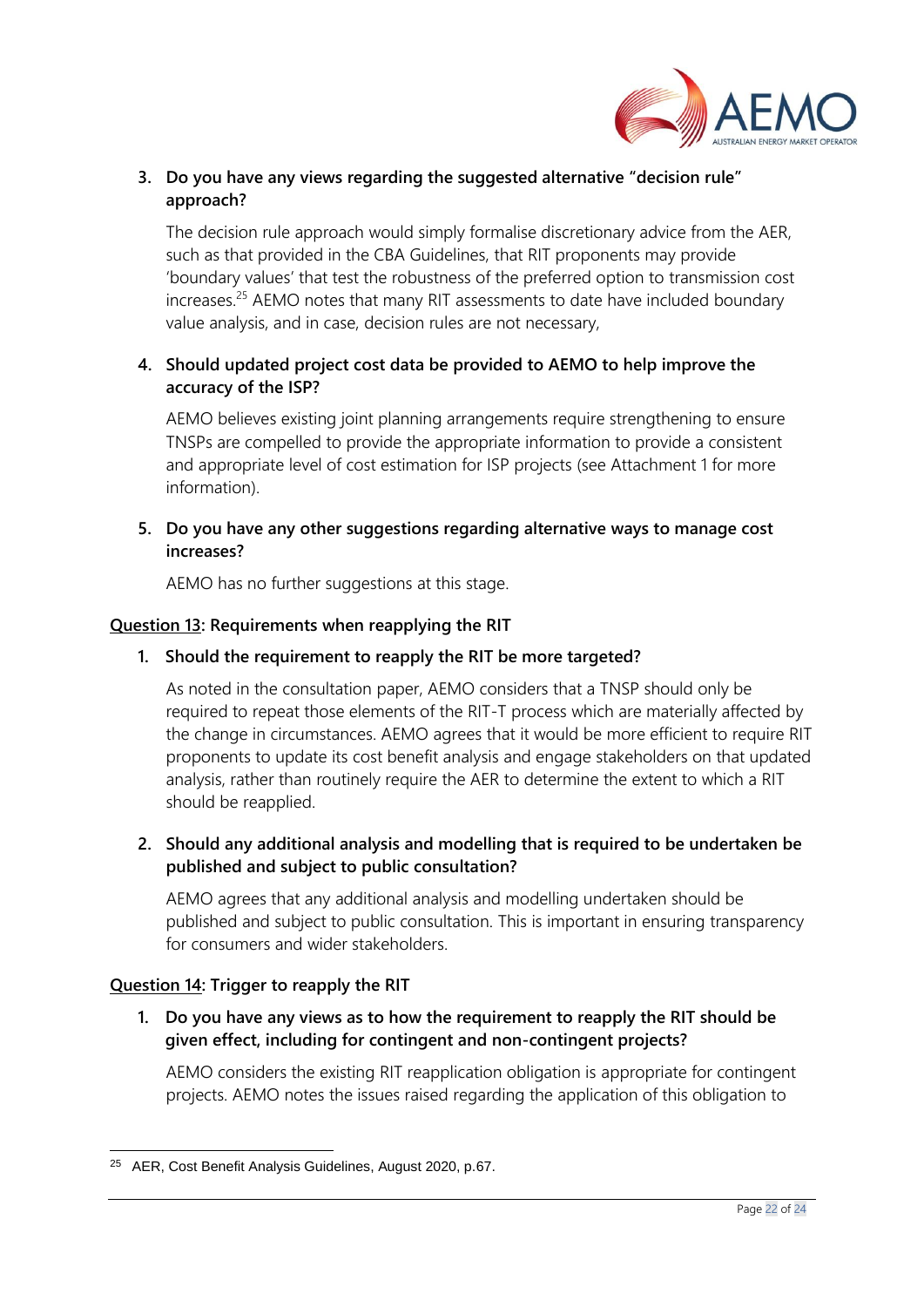

non-contingent projects but does not consider these warrant amendments to RIT reapplication obligation.

## **2. Should there be a cut-off point (e.g. once the AER approves the CPA, or once construction commences) beyond which any requirement to update analysis cannot be triggered? If so, what would be an appropriate cut-off point?**

AEMO believes an appropriate cut-off point after which updated analysis would not be required would be once the CPA is approved. The CPA determines the amount the proponent can recover for the project through the revenue determination process. Any reapplication of the RIT-T, or elements of the RIT-T, after this point could result in considerable delays to the implementation of critical investments.

## **3. Should there be a limit on how many times RIT analysis must be updated?**

AEMO considers a limit on how many times RIT-T analysis must be updated is not necessary. The RIT reapplication obligation focuses on material changes in circumstances that may result in a change in the preferred option. This helps to limit the scope of the changes that can trigger this obligation.

### **Question 15: Should RIT cost estimates be more rigorous?**

# **1. Do you consider that the current level of rigour used for RIT cost estimates is suitable? If not, what level of rigour is appropriate? In particular, would it be appropriate to require an AACE 2 estimate (i.e. a detailed feasibility study) for each credible option?**

As discussed in Attachment 1, consideration should be given to the value in having clear regulatory requirements for cost estimation accuracy in the ISP, preparatory activities, REZ design reports, RIT-Ts, feedback loops and CPAs.

AEMO would also like to clarify the assertion made in section 5.4.5 (also mentioned in 5.4.2) in the consultation paper relating to the approach adopted by AEMO in the 2021 Transmission Cost Report. AEMO noted that TNSPs don't all use the AACE framework and that accuracy ranges vary across TNSPs and projects. The classes that AEMO stated for each stage of the RIT-T and CPA process were provided as an indication of what is currently done rather than an endorsement of current practices.

For the avoidance of doubt, AEMO has not made recommendations on the appropriate class estimate for the RIT-T or CPA.

## **2. If more detailed cost estimates are required at the RIT stage, should this apply to all RIT projects, or only to larger projects? If so, which projects should be subject to this requirement?**

Regulatory requirements for cost estimation accuracy for RIT-Ts under the ISP framework should be considered in the first instance. Extension to all RIT-T projects can then be considered.